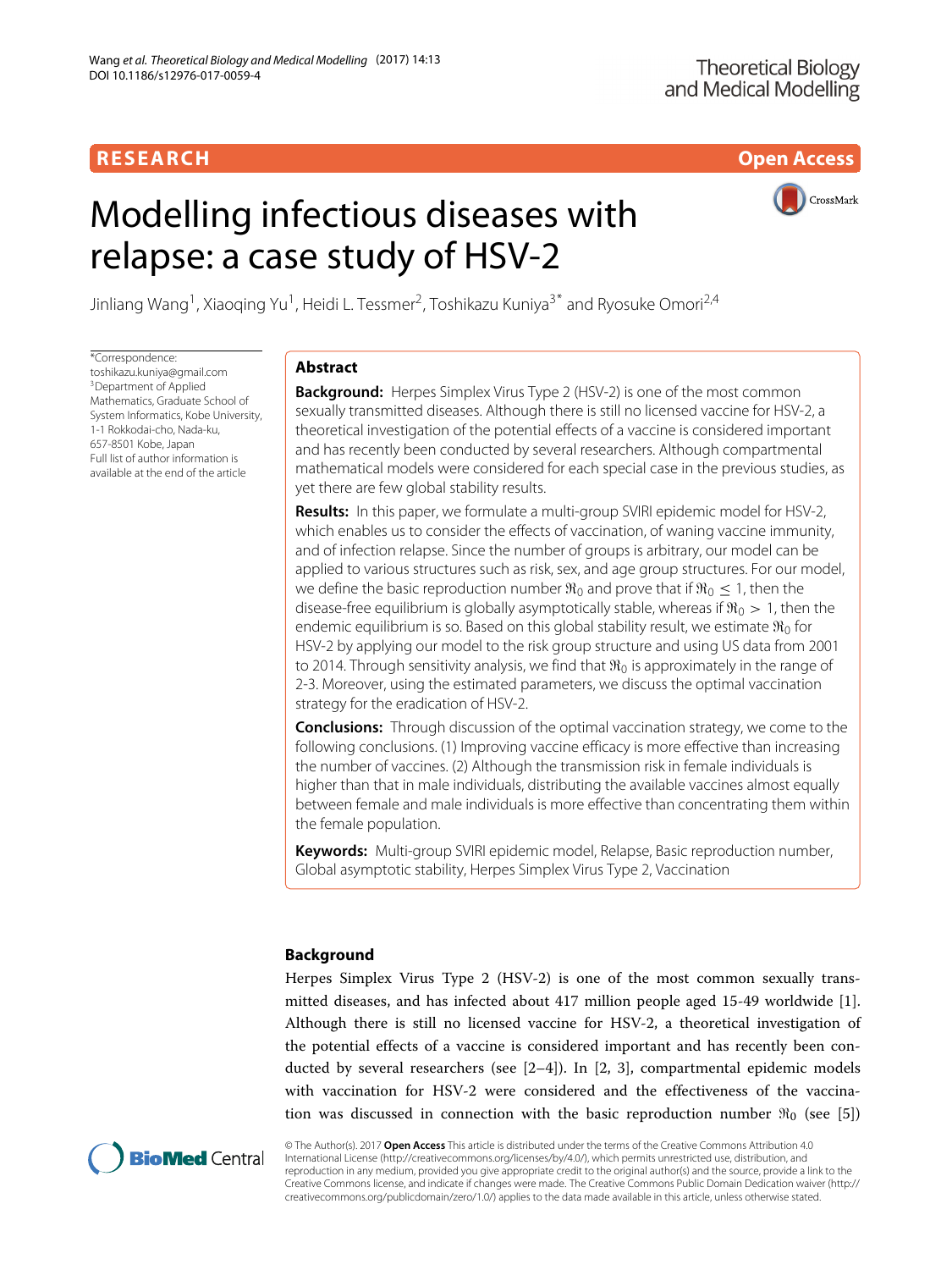through numerical simulations. However, there was little discussion about the stability of each equilibrium. As observed in several papers on epidemic models with vaccina-tion (see, for instance, [\[6–](#page-18-5)[8\]](#page-18-6)), backward bifurcation can occur at  $\Re_0 = 1$  for some special models and  $\Re_0$  < 1 does not necessarily imply the global asymptotic stability of the disease-free equilibrium, that is, the eradication of the disease. In that case, the vaccination effort solely to make  $\Re_0$   $\lt$  1 has less significance. Therefore, a global stability analysis is critical for theoretically justifying the epidemiological discussion.

In [\[4\]](#page-18-2), Lou et al. considered a compartmental epidemic model for HSV-2 with age and risk group structures and discussed the effectiveness of the vaccination together with the global stability analysis of each equilibrium. In their study, the vaccination was limited to female individuals, who are known to be the high-risk group for HSV-2, and it was concluded that such a vaccination strategy can reduce the total infections in both females and males. However, to support their conclusion, we need to consider a more general model in which male individuals can also benefit from the vaccination and show that the optimal distribution ratio of the vaccines is 1 to 0 for female and male individuals. In this paper, we consider such a general model and investigate the optimal distribution ratio of the vaccines. As opposed to their conclusion, our result shows that distributing the vaccines almost equally to females and males is more effective for the eradication of HSV-2 than concentrating them within the female population.

To consider the effect of vaccination with imperfect immunity, SVIR epidemic models are often formulated, in which the total population is subdivided into the susceptible (*S*), vaccinated (*V*), infective (*I*) and recovered (*R*) populations (see, for instance,  $[2, 6-10]$  $[2, 6-10]$  $[2, 6-10]$ ). However, to take into account the relapse of HSV-2 (see  $[2, 11]$  $[2, 11]$ ), it is necessary to also consider a direct transition from *R* to *I*. Thus, in this paper, we formulate a multi-group SVIRI epidemic model for HSV-2, which enables us to consider the effects of vaccination, of waning vaccine immunity, and of infection relapse. Since the number of groups is arbitrary, our model can be applied to various structures such as risk, sex, and age group structures. In the empirical portion of this paper, we apply our model to the risk group structure and estimate the basic reproduction number  $\Re_0$  for HSV-2 by using data from the US from 2001 to 2014. Since the infective population of HSV-2 seems to be in endemic equilibrium, the estimation of  $\mathfrak{R}_0$  must be carried out under the global asymptotic stability of the endemic equilibrium. However, in general, the global asymptotic stability of the endemic equilibrium is not trivial.

Recently, multi-group epidemic models have been studied by many authors [\[10,](#page-18-7) [12–](#page-18-9)[24\]](#page-19-0). One of the most effective approaches for global stability analysis of multigroup epidemic models is the graph-theoretic approach developed by Guo et al. [\[14\]](#page-18-10). Since our model has a quite complex form with the paths from *V* to *S* (the waning of vaccine-induced immunity),  $R$  to  $I$  (relapse) and distributed time delay, the global asymptotic stability analysis is challenging. In this paper, by applying the graphtheoretic approach as in [\[14\]](#page-18-10) together with an approach of max function as in [\[10\]](#page-18-7), we prove that if  $\Re_0 > 1$ , then the endemic equilibrium is globally asymptotically stable, whereas if  $\Re_0 \leq 1$ , then the disease-free equilibrium is so. Based on this theoretical result, we estimate  $\Re_0$  for HSV-2 by using US data from 2001 to 2014. By using the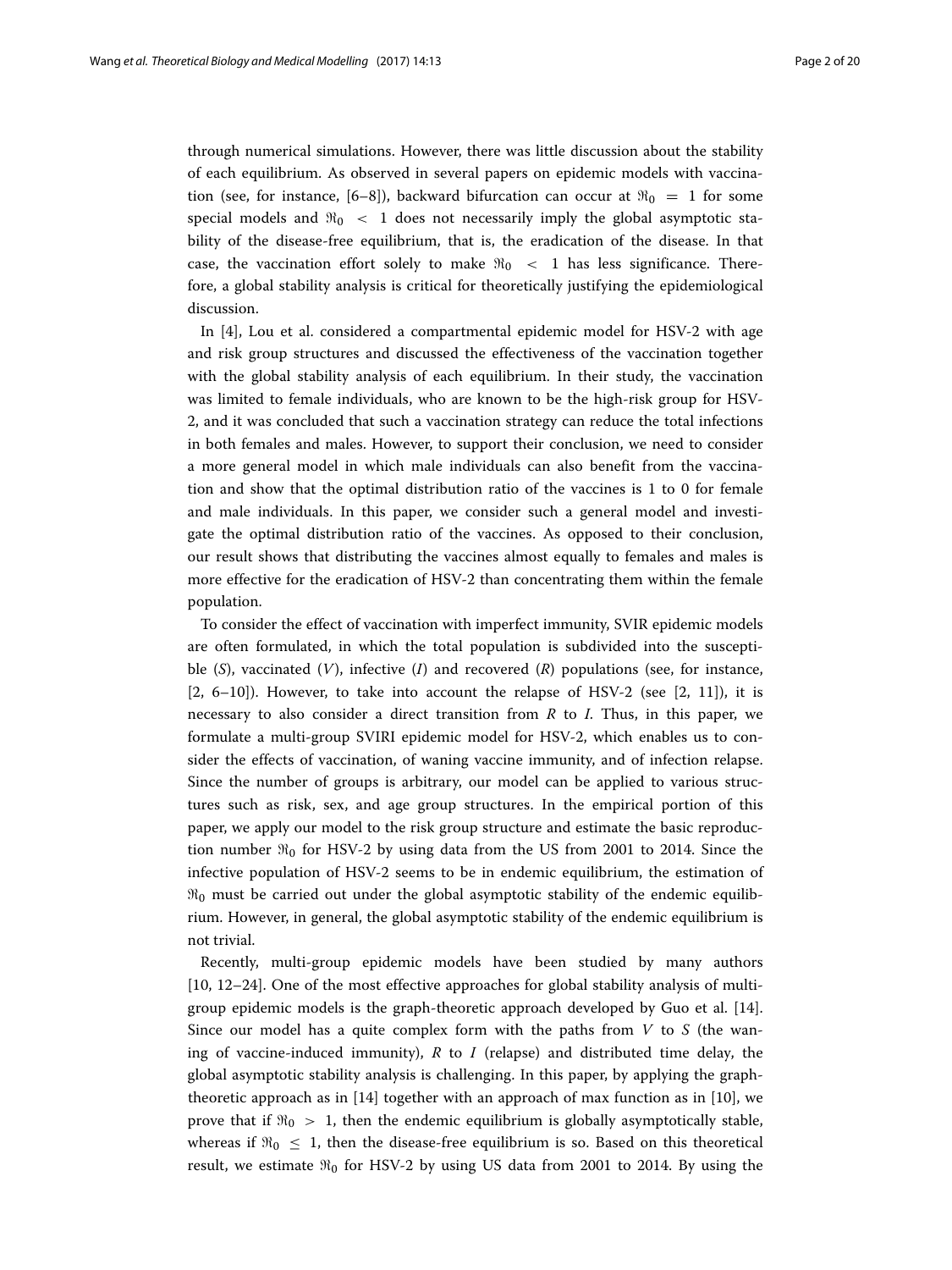estimated parameters, we discuss the optimal vaccination strategy for the eradication of HSV-2.

# **Methods**

# **The general multi-group SVIRI epidemic model**

Let  $n \in \mathbb{N}$  be the number of groups and let  $\mathcal{N} := \{1, 2, \dots, n\}$ . Let  $N_i(t)$  be the sexually active population in group  $i \in \mathcal{N}$  at time *t*. Let us divide  $N_i(t)$  into four subpopulations: susceptible  $S_i(t)$ , vaccinated  $V_i(t)$ , infective  $I_i(t)$ , and recovered  $R_i(t)$ . Thus,  $N_i(t) = S_i(t) + V_i(t) + I_i(t) + R_i(t)$  for all  $i \in \mathcal{N}$ . We make the following assumptions:

- **(A1)** The number of individuals becoming sexually active in group  $i \in \mathcal{N}$  per unit time is  $b_i > 0$ .
- **(A2)** The per capita rate of removal from the sexual activity in group  $i \in \mathcal{N}$  is  $\mu_i > 0$ .
- **(A3)** The coefficient for disease transmission from infective individuals in group  $j \in \mathcal{N}$ to uninfected (susceptible or vaccinated) individuals in group  $i \in \mathcal{N}$  is  $\beta_{ii} \geq 0$ . The matrix  $(\beta_{ij})_{i,j \in \mathcal{N}}$  is irreducible. The vaccine efficacy in group  $i \in \mathcal{N}$  is  $\sigma_i \in [0,1]$ and the force of infection to vaccinated individuals in group  $i \in \mathcal{N}$  is weakened by multiplying  $\sigma_i$ . That is,

<span id="page-2-0"></span>
$$
\lambda_i^S(t) := \sum_{j=1}^n \beta_{ij} \frac{I_j(t)}{N_j(t)} \text{ and } \lambda_i^V(t) := \sigma_i \sum_{j=1}^n \beta_{ij} \frac{I_j(t)}{N_j(t)}, \quad i \in \mathcal{N}
$$

are the forces of infection to susceptible and vaccinated individuals in group  $i \in \mathcal{N}$ at time *t* ≥ 0, respectively. Here we assume standard incidence.

- **(A4)** The per capita vaccination rate for susceptible individuals in group  $i \in \mathcal{N}$  is  $v_i >$ 0. The per capita rate for the waning of vaccine-induced immunity for vaccinated individuals in group  $i \in \mathcal{N}$  is  $\omega_i > 0$ .
- **(A5)** The per capita recovery rate of infective individuals in group  $i \in \mathcal{N}$  is  $\gamma_i > 0$ .
- **(A6)** The survival probability for recovered individuals in group  $i \in \mathcal{N}$ , who spent time *t* in the recovered class, is  $P_i(t) := \exp(-\int_0^t \delta_i(\eta) d\eta)$ , where  $\delta_i(\eta)$  denotes the relapse risk for individuals who spent time  $\eta$  in the recovered class in group *i*. For each  $i \in \mathcal{N}, \delta_i \in L^1_{loc,+}(0, +\infty)$  and  $\int_0^{+\infty} \delta_i(\eta) d\eta = +\infty$ .

Under assumptions (A1)-(A2), we see that the time variation of  $N_i(t)$ ,  $i \in \mathcal{N}$  is governed by the following differential equation:

$$
N_i'(t) = b_i - \mu_i N_i(t), \quad i \in \mathcal{N}.\tag{1}
$$

From the variation of constants formula, we easily see that  $\lim_{t\to+\infty} N_i(t) = b_i/\mu_i =$ *N*<sup>∗</sup>, *i* ∈  $N$ . Hence, without loss of generality, we can assume that  $N_i(t) \equiv N_i^*$ ,  $i \in N$ . Then, under assumptions (A1)-(A4), we obtain the differential equations for  $S_i(t)$  and  $V_i(t)$ ,  $i \in \mathcal{N}$  as follows:

$$
S'_{i}(t) = b_{i} - S_{i}(t) \sum_{j=1}^{n} \beta_{ij} \frac{I_{j}(t)}{N_{j}^{*}} - (\mu_{i} + \nu_{i}) S_{i}(t) + \omega_{i} V_{i}(t),
$$
\n(2)

$$
V'_{i}(t) = v_{i}S_{i}(t) - \sigma_{i}V_{i}(t)\sum_{j=1}^{n} \beta_{ij}\frac{I_{j}(t)}{N_{j}^{*}} - (\mu_{i} + \omega_{i})V_{i}(t).
$$
\n(3)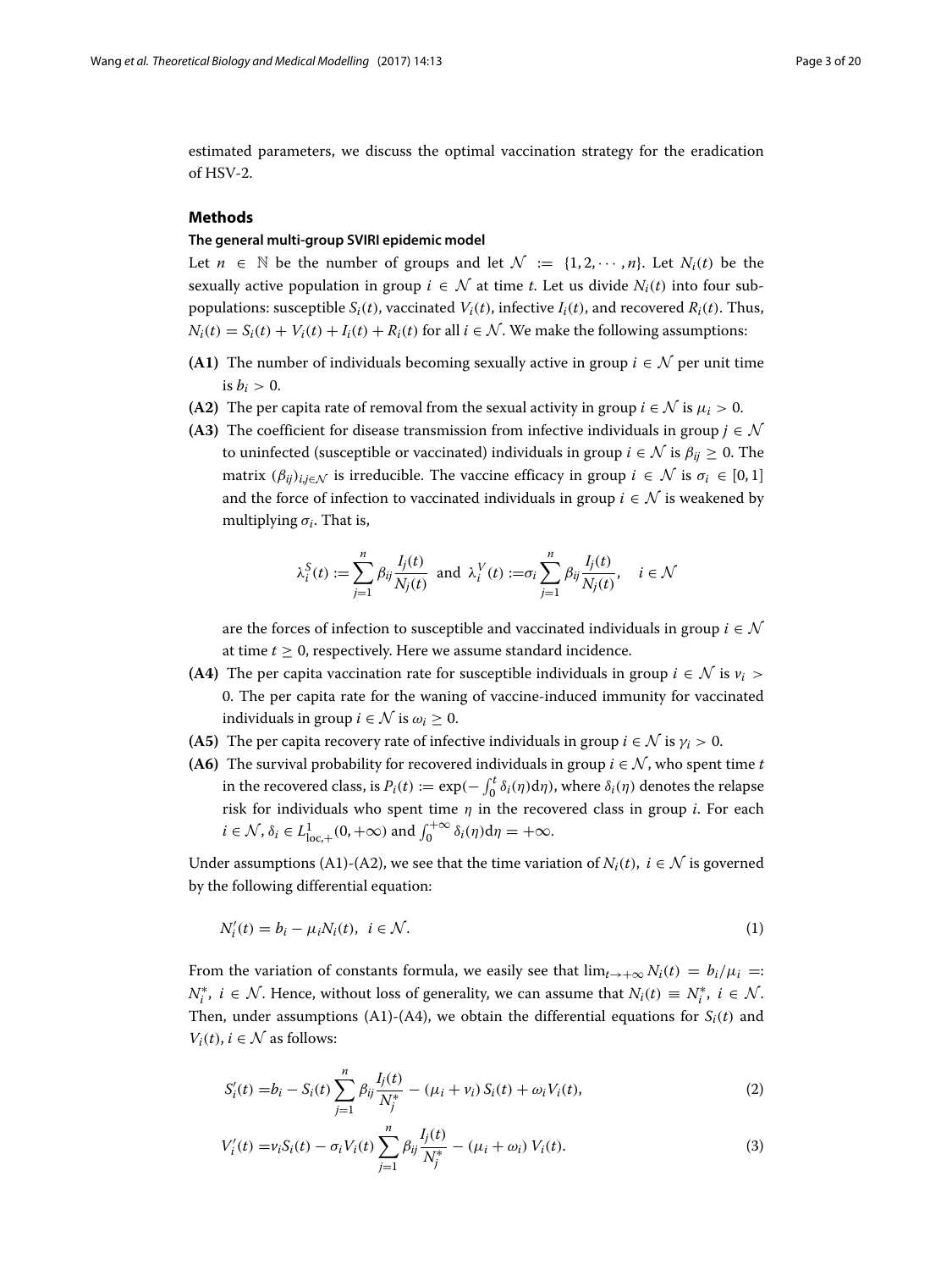Under assumptions (A5)-(A6), the recovered population in group *i* ∈  $N$  at time *t* is given by

<span id="page-3-0"></span>
$$
R_i(t) = \int_0^{+\infty} \gamma_i I_i(t - \xi) e^{-\mu_i \xi} e^{-\int_0^{\xi} \delta_i(\eta) d\eta} d\xi
$$
  
= 
$$
\int_{-\infty}^t \gamma_i I_i(\xi) e^{-\mu_i(t - \xi)} e^{-\int_0^{t - \xi} \delta_i(\eta) d\eta} d\xi, \quad i \in \mathcal{N}.
$$
 (4)

By differentiating [\(4\)](#page-3-0), we obtain the following integro-differential equation for  $R_i(t)$ ,  $i \in \mathcal{N}$ .

<span id="page-3-1"></span>
$$
R'_{i}(t) = \gamma_{i}I_{i}(t) - \mu_{i}R_{i}(t) - \int_{-\infty}^{t} \delta_{i}(t - \xi)\gamma_{i}I_{i}(\xi)e^{-\mu_{i}(t - \xi)}e^{-\int_{0}^{t - \xi}\delta_{i}(\eta)d\eta}d\xi
$$
  
=  $\gamma_{i}I_{i}(t) - \mu_{i}R_{i}(t) - \int_{0}^{+\infty}\delta_{i}(\xi)\gamma_{i}I_{i}(t - \xi)e^{-\mu_{i}\xi}e^{-\int_{0}^{\xi}\delta_{i}(\eta)d\eta}d\xi.$  (5)

From [\(1\)](#page-2-0)-[\(5\)](#page-3-1) we obtain the integro-differential equation for  $I_i(t)$ ,  $i \in \mathcal{N}$  as follows.

$$
I'_i(t) = (S_i(t) + \sigma_i V_i(t)) \sum_{j=1}^n \beta_{ij} \frac{I_j(t)}{N_j^*} - (\mu_i + \gamma_i) I_i(t)
$$
  
+ 
$$
\int_0^{+\infty} \delta_i(\xi) \gamma_i I_i(t - \xi) e^{-\mu_i \xi} e^{-\int_0^{\xi} \delta_i(\eta) d\eta} d\xi.
$$

Under this setting, we arrive at the following main model in this paper.

<span id="page-3-2"></span>
$$
\begin{cases}\nS'_{i}(t) = b_{i} - S_{i}(t) \sum_{j=1}^{n} \beta_{ij} \frac{I_{j}(t)}{N_{j}^{*}} - (\mu_{i} + \nu_{i}) S_{i}(t) + \omega_{i} V_{i}(t), \\
V'_{i}(t) = \nu_{i} S_{i}(t) - \sigma_{i} V_{i}(t) \sum_{j=1}^{n} \beta_{ij} \frac{I_{j}(t)}{N_{j}^{*}} - (\mu_{i} + \omega_{i}) V_{i}(t), \\
I'_{i}(t) = (S_{i}(t) + \sigma_{i} V_{i}(t)) \sum_{j=1}^{n} \beta_{ij} \frac{I_{j}(t)}{N_{j}^{*}} - (\mu_{i} + \gamma_{i}) I_{i}(t) \\
+ \int_{0}^{+\infty} \delta_{i}(\xi) \gamma_{i} I_{i}(t - \xi) e^{-\mu_{i} \xi} e^{-\int_{0}^{\xi} \delta_{i}(\eta) d\eta} d\xi, \quad i \in \mathcal{N}.\n\end{cases}
$$
\n(6)

Note that the differential equation of  $R_i(t)$ ,  $i \in \mathcal{N}$  can be omitted since it does not appear in the above three equations.

The equilibria of system [\(6\)](#page-3-2) can be obtained as the solution of the following algebraic equations.

<span id="page-3-3"></span>
$$
\begin{cases}\n0 = b_i - S_i \sum_{j=1}^{n} \beta_{ij} \frac{I_j}{N_j^*} - (\mu_i + \nu_i) S_i + \omega_i V_i, \\
0 = \nu_i S_i - \sigma_i V_i \sum_{j=1}^{n} \beta_{ij} \frac{I_j}{N_j^*} - (\mu_i + \omega_i) V_i, \\
0 = (S_i + \sigma_i V_i) \sum_{j=1}^{n} \beta_{ij} \frac{I_j}{N_j^*} - (\mu_i + \gamma_i - Q_i) I_i, \quad i \in \mathcal{N},\n\end{cases}
$$
\n(7)

where

$$
Q_i := \int_0^{+\infty} \delta_i(\xi) \gamma_i e^{-\mu_i \xi} e^{-\int_0^{\xi} \delta_i(\eta) d\eta} d\xi, \quad i \in \mathcal{N}.
$$

Note that

$$
Q_i < \gamma_i \int_0^{+\infty} \delta_i(\xi) e^{-\int_0^{\xi} \delta_i(\eta) d\eta} d\xi = \gamma_i \left[ -e^{-\int_0^{\xi} \delta_i(\eta) d\eta} \right]_0^{+\infty} = \gamma_i, \quad i \in \mathcal{N}.
$$

Hence, we have  $\mu_i + \gamma_i - Q_i > 0$  for all  $i \in \mathcal{N}$ .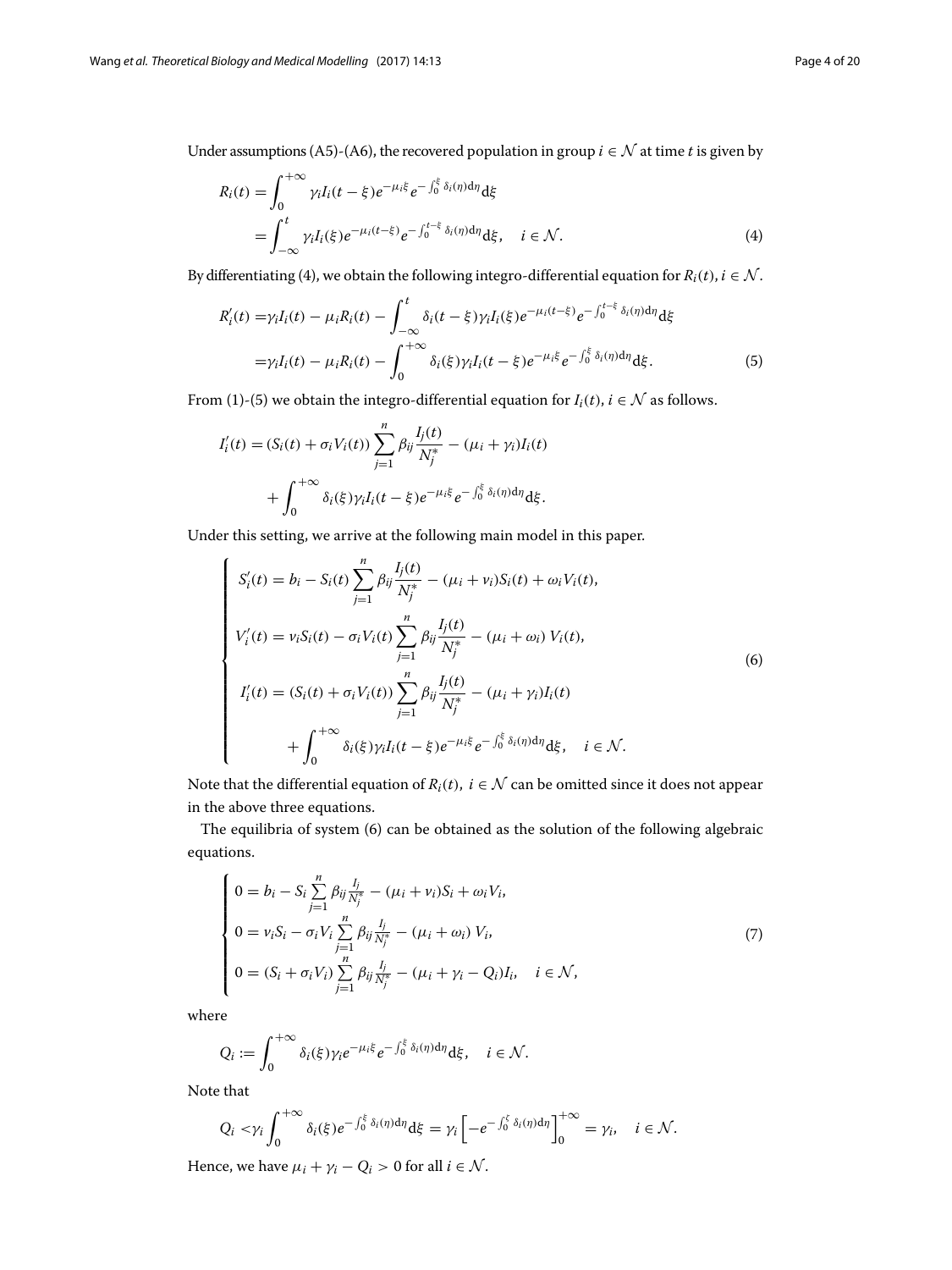It is easy to see that the trivial solution of [\(7\)](#page-3-3) such that  $I_i = 0$  for all  $i \in \mathcal{N}$  always exists. It is called the disease-free equilibrium of system [\(6\)](#page-3-2) and we write it as  $E^0 :=$  $(S_1^0, V_1^0, 0, S_2^0, V_2^0, 0, \cdots, S_n^0, V_n^0, 0) \in \mathbb{R}_+^{3n}$ , where

$$
S_i^0 := \frac{b_i}{\mu_i} \frac{\mu_i + \omega_i}{\mu_i + \nu_i + \omega_i}, \quad V_i^0 := \frac{\nu_i}{\mu_i + \omega_i} S_i^0 = \frac{b_i}{\mu_i} \frac{\nu_i}{\mu_i + \nu_i + \omega_i}, \quad i \in \mathcal{N}.
$$

Existence of the endemic equilibrium  $E^* := (S_1^*, V_1^*, I_1^*, \cdots, S_n^*, V_n^*, I_n^*) \in \mathbb{R}_+^{3n}$  such that *I*<sup>∗</sup> > 0 for all *i* ∈ N will be discussed in connection with the basic reproduction number  $\mathfrak{R}_0$ , which is defined as the expected number of secondary cases produced by a typical infected individual during its entire period of infectiousness at the initial invasion phase into a fully susceptible population, and given by the spectral radius of the next generation matrix (see [\[25\]](#page-19-1)). Let

$$
\mathcal{F} := \begin{pmatrix} (S_1^0 + \sigma_1 \nu_1^0) \frac{\beta_{11}}{N_1^*} \cdots (S_1^0 + \sigma_1 \nu_1^0) \frac{\beta_{1n}}{N_n^*} \\ \vdots & \ddots & \vdots \\ (S_n^0 + \sigma_n \nu_n^0) \frac{\beta_{n1}}{N_1^*} \cdots (S_n^0 + \sigma_n \nu_n^0) \frac{\beta_{nn}}{N_n^*} \end{pmatrix} \text{ and } \mathcal{V} := \text{diag } (\mu_i + \gamma_i - Q_i).
$$

Then, according to [\[25\]](#page-19-1), the next generation matrix is given by

$$
\mathcal{K} := \mathcal{F} \mathcal{V}^{-1} = \begin{pmatrix} \frac{(S_1^0 + \sigma_1 V_1^0) \beta_{11}}{(\mu_1 + \gamma_1 - Q_1) N_1^*} & \cdots & \frac{(S_1^0 + \sigma_1 V_1^0) \beta_{1n}}{(\mu_n + \gamma_n - Q_n) N_n^*} \\ \vdots & \ddots & \vdots \\ \frac{(S_n^0 + \sigma_n V_n^0) \beta_{n1}}{(\mu_1 + \gamma_1 - Q_1) N_1^*} & \cdots & \frac{(S_n^0 + \sigma_n V_n^0) \beta_{nn}}{(\mu_n + \gamma_n - Q_n) N_n^*} \end{pmatrix}.
$$

Hence, the basic reproduction number  $\Re_0$  is defined by

<span id="page-4-1"></span>
$$
\mathfrak{R}_0 := \rho(\mathcal{K}),\tag{8}
$$

where  $\rho(\cdot)$  denotes the spectral radius of a matrix. We will obtain the global stability results for [\(6\)](#page-3-2) in connection with  $\Re_0$  (see the ["Results"](#page-6-0) section).

# **The special multi-group SVIRI epidemic model for HSV-2**

The general model [\(6\)](#page-3-2) can be applied to analyze the field data of HSV-2 epidemics. Similar to other sexually transmitted infections, the risk factor for HSV-2 infection is sexual behavior. To describe the heterogeneity of HSV-2 infection risk between host individuals, we characterize the group as the combination of sex and their sexual behavior. We consider the following levels of sexual activity:  $x = 0, 1, 2, \cdots, 5$  meaning the number of sexual partners within the last 12 months, where  $x = 5$  implies the number of sexual partners is 5 or more. Let  $y \in \{1, 2\}$  denote the sex, 1 denotes male and 2 denotes female. Then, the risk group is characterized by  $i \in \{1, 2, \dots, 12\}$  in the following way:  $i = 2x_i + y_i$ , where

$$
(x_i, y_i) = \begin{cases} (m-1, 1) & \text{if } i = 2m-1, \\ (m-1, 2) & \text{if } i = 2m, \end{cases} m = 1, 2, \cdots, 6.
$$

<span id="page-4-0"></span>For example,  $i = 2$  corresponds to  $(x_i, y_i) = (0, 2)$  and implies the group of female individuals with no sexual partners and  $i = 11$  corresponds to  $(x_i, y_i) = (5, 1)$  and implies the group of male individuals with 5 or more sexual partners. Then, [\(6\)](#page-3-2) can be written as follows: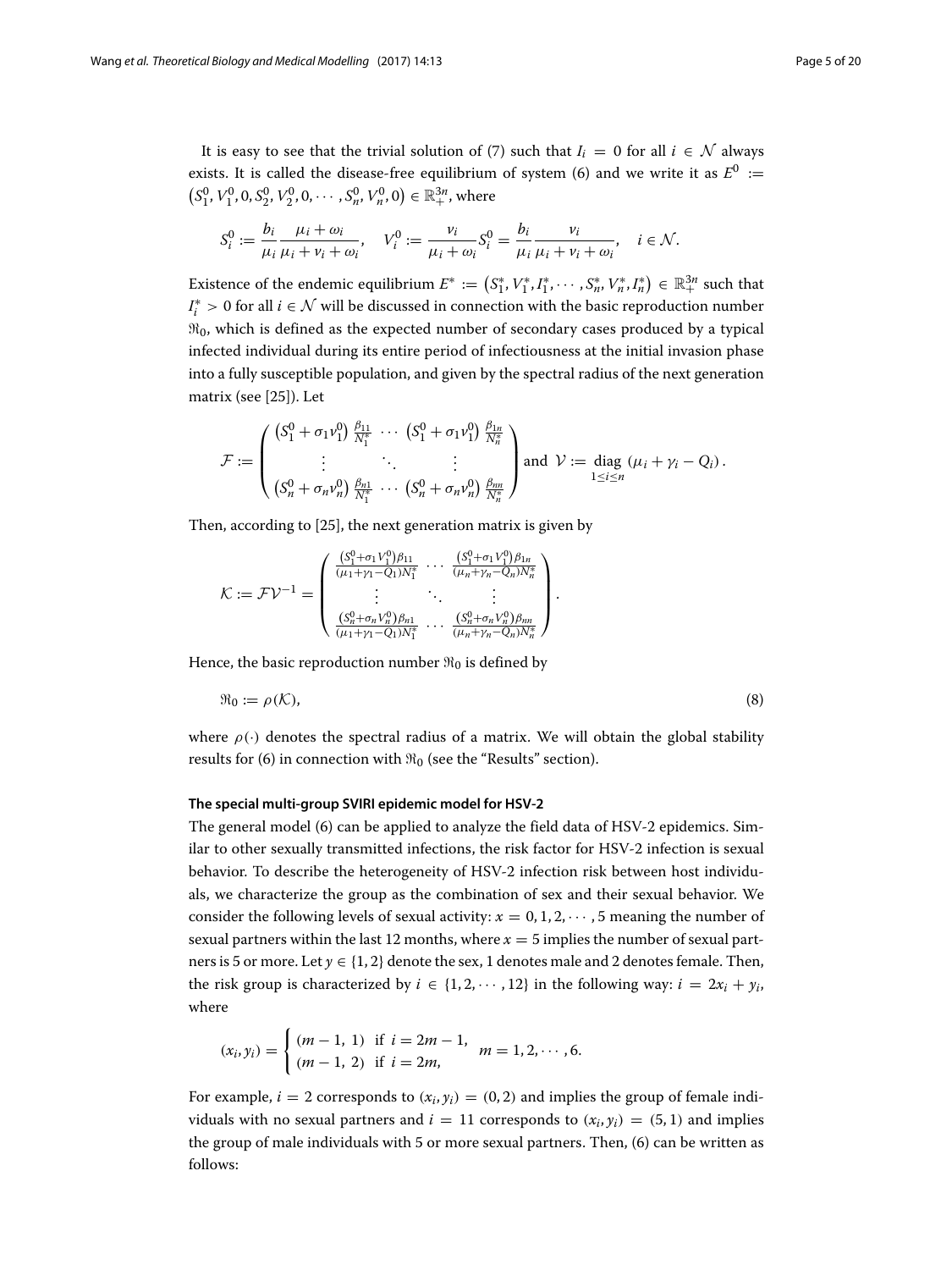$$
\begin{cases}\nS'_{i}(t) = b_{i} - S_{i}(t) \sum_{j=1}^{12} \beta_{ij} \frac{I_{j}(t)}{N_{j}^{*}} - (\mu_{i} + \nu_{i}) S_{i}(t) + \omega_{i} V_{i}(t), \\
V'_{i}(t) = \nu_{i} S_{i}(t) - \sigma_{i} V_{i}(t) \sum_{j=1}^{12} \beta_{ij} \frac{I_{j}(t)}{N_{j}^{*}} - (\mu_{i} + \omega_{i}) V_{i}(t), \\
I'_{i}(t) = (S_{i}(t) + \sigma_{i} V_{i}(t)) \sum_{j=1}^{12} \beta_{ij} \frac{I_{j}(t)}{N_{j}^{*}} - (\mu_{i} + \gamma_{i}) I_{i}(t) \\
+ \int_{0}^{+\infty} \delta_{i}(\xi) \gamma_{i} I_{i}(t - \xi) e^{-\mu_{i} \xi} e^{-\int_{0}^{\xi} \delta_{i}(\eta) d\eta} d\xi, \\
i \in \{1, 2, \dots, 12\}.\n\end{cases}
$$
\n(9)

Note that [\(9\)](#page-4-0) is a special case of [\(6\)](#page-3-2). In this section, we assume that  $\delta_i(\xi) \equiv \delta_i > 0$  for all  $i \in \{1, 2, \cdots, 12\}$ . Note that the assumption (A6) is satisfied. In this case, we have:

$$
\int_0^{+\infty} \delta_i(\xi) \gamma_i I_i(t-\xi) e^{-\mu_i \xi} e^{-\int_0^{\xi} \delta_i(\eta) d\eta} d\xi = \delta_i \int_0^{+\infty} \gamma_i I_i(t-\xi) e^{-\mu_i \xi} e^{-\delta_i \xi} d\xi
$$
  
=  $\delta_i R_i(t), \quad i \in \{1, 2, \cdots, 12\}.$ 

Hence, together with the Eq. [5](#page-3-1) of *Ri*(*t*), [\(9\)](#page-4-0) can be simplified to the following multi-group SVIRI epidemic model.

<span id="page-5-0"></span>
$$
\begin{cases}\nS'_{i}(t) = b_{i} - S_{i}(t) \sum_{j=1}^{12} \beta_{ij} \frac{I_{j}(t)}{N_{j}^{*}} - (\mu_{i} + \nu_{i}) S_{i}(t) + \omega_{i} V_{i}(t), \\
V'_{i}(t) = \nu_{i} S_{i}(t) - \sigma_{i} V_{i}(t) \sum_{j=1}^{12} \beta_{ij} \frac{I_{j}(t)}{N_{j}^{*}} - (\mu_{i} + \omega_{i}) V_{i}(t), \\
I'_{i}(t) = (S_{i}(t) + \sigma_{i} V_{i}(t)) \sum_{j=1}^{12} \beta_{ij} \frac{I_{j}(t)}{N_{j}^{*}} - (\mu_{i} + \gamma_{i}) I_{i}(t) + \delta_{i} R_{i}(t), \\
R'_{i}(t) = \gamma_{i} I_{i}(t) - (\mu_{i} + \delta_{i}) R_{i}(t), \quad i \in \{1, 2, \cdots, 12\}.\n\end{cases}
$$
\n(10)

No vaccine against HSV-2 infection is currently available, so we ignore the vaccinated class *V<sub>i</sub>*,  $i \in \{1, 2, \dots, 12\}$  in the estimation of  $\Re_0$ . Then, [\(10\)](#page-5-0) can be rewritten as follows.

<span id="page-5-1"></span>
$$
\begin{cases}\nS_i'(t) = b_i - S_i(t) \sum_{j=1}^{12} \frac{\beta_{ij}}{N_j^*} I_j(t) - \mu_i S_i(t), \\
I_i'(t) = S_i(t) \sum_{j=1}^{12} \frac{\beta_{ij}}{N_j^*} I_j(t) - (\mu_i + \gamma_i) I_i(t) + \delta_i R_i(t), \\
R_i'(t) = \gamma_i I_i(t) - (\mu_i + \delta_i) R_i(t), \quad i \in \{1, 2, \dots, 12\}.\n\end{cases}
$$
\n(11)

The basic reproduction number  $\Re_0$  for [\(11\)](#page-5-1) is obtained as the spectral radius of the following matrix.

$$
\begin{pmatrix} \frac{S_1^0}{\mu_1 + \gamma_1 - Q_1} \frac{\beta_{1,1}}{N_1^*} & \cdots & \frac{S_1^0}{\mu_{12} + \gamma_{12} - Q_{12}} \frac{\beta_{1,12}}{N_1^*} \\ \vdots & \ddots & \vdots \\ \frac{S_{12}^0}{\mu_1 + \gamma_1 - Q_1} \frac{\beta_{12,1}}{N_1^*} & \cdots & \frac{S_{12}^0}{\mu_{12} + \gamma_{12} - Q_{12}} \frac{\beta_{12,12}}{N_1^*} \end{pmatrix},
$$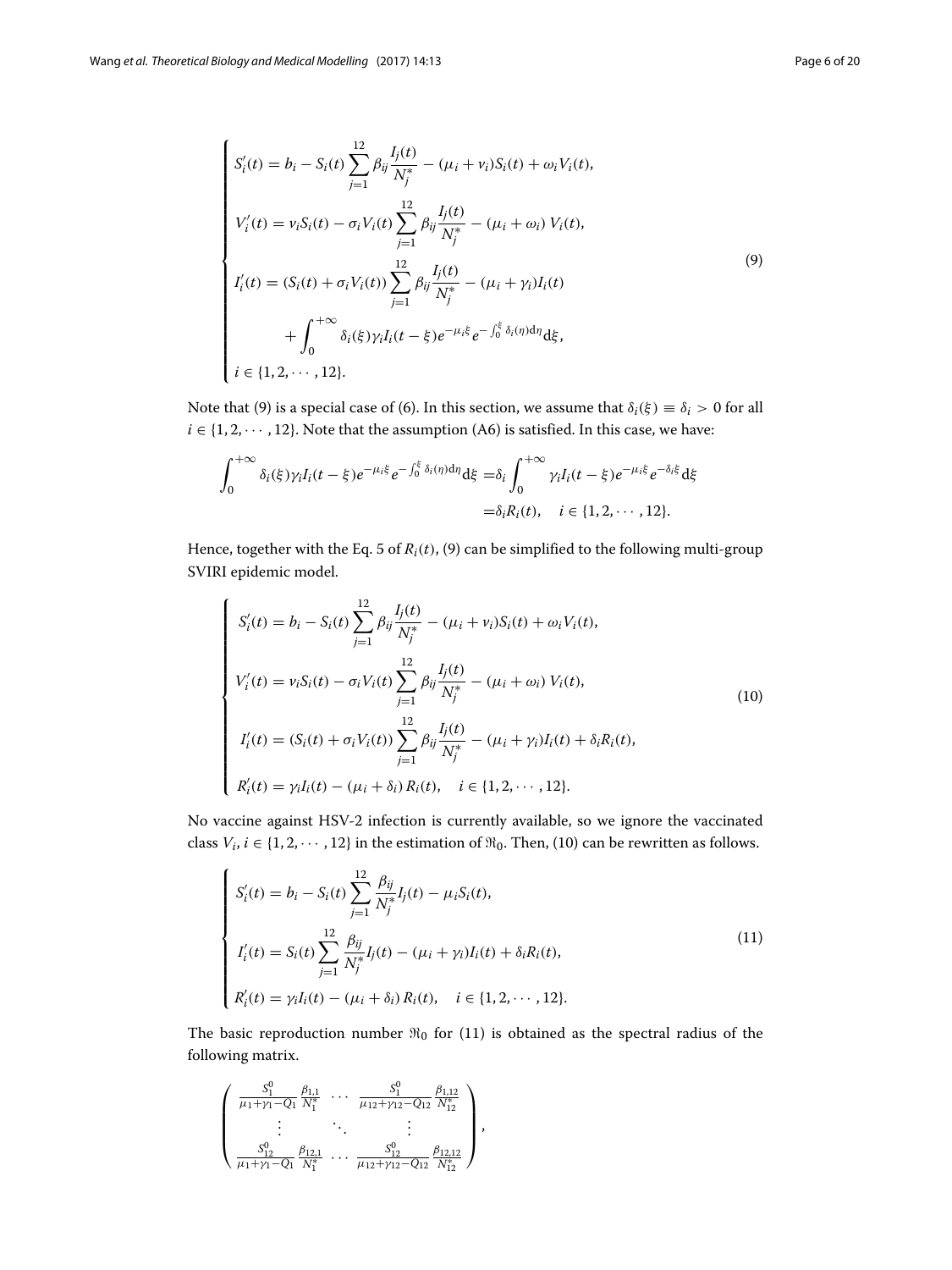where  $Q_i = \delta_i \gamma_i / (\mu_i + \delta_i)$  and we write  $\beta_{ij}$  as  $\beta_{i,j}$  for improved readability.

Transmission rates between the risk groups *i* and *j*, β*ij*, depend on sexual behavior and sex. We modeled  $\beta_{ij}$  as follows;

<span id="page-6-1"></span>
$$
\beta_{ij} = \rho_{x_i y_i} \rho_{x_j y_j} \mathbf{R}_{x_i x_j} \mathbf{S}_{y_i y_j}.
$$
\n(12)

The meaning of each symbol for  $\beta_{ij}$  is as follows.

•  $\rho_{x_i y_i}$  denotes the HSV-2 infection risk for the risk group *i*. The risk group is stratified by sex and the number of partners within the last 12 months, the risk group <sup>i</sup> denotes the individuals whose number of partners within the last 12 months is  $x_i$  and sex is  $y_i$ .  $\rho_{x_i y_i}$  is given by;

$$
\rho_{x_iy_i}=c_{y_i}(x_i+1)^{\phi}.
$$

Here, similar to previous modelling studies of sexually transmitted infections, we modeled the relationship between infection risk and sexual behavior by a power law function [\[26\]](#page-19-2).

- <sup>c</sup> denotes the sex specific HSV-2 transmission coefficient.
- $\bullet$   $\phi$  denotes the exponent parameter describing the heterogeneity of the infection risk between different sexual behaviors.
- **R** denotes the mixing matrix between the risk groups defined by sexual behavior, x;

$$
\mathbf{R}_{x_ix_j} = q\delta_{x_ix_j} + (1-q)\frac{\sum_{y} \rho_{xy} N_{xy}}{\sum_{x} \sum_{y} \rho_{xy} N_{xy}}.
$$

This is the classical one-parameter 'preferred mixing' formulation, proposed by [\[27\]](#page-19-3).

- δ denotes Kronecker's delta.
- *q* denotes assortative coefficient. When  $q = 0$ , the mixing between risk groups defined by sexual behavior is 'proportionately mixing', and the mixing is 'fully assortative mixing' when  $q = 1$ .
- **S** denotes the mixing matrix between sexes;

$$
\mathbf{S} = \left( \begin{array}{cc} a & 1 - a \\ 1 - a & a \end{array} \right).
$$

• <sup>a</sup> denotes the proportion of homosexual behavior.

We will use the special model [\(11\)](#page-5-1) with transmission rate [\(12\)](#page-6-1) to estimate the basic reproduction number  $\Re_0$  for HSV-2 (see the ["Results"](#page-6-0) section), and [\(10\)](#page-5-0) with [\(12\)](#page-6-1) to discuss the effectiveness of vaccination strategy (see the ["Discussion"](#page-8-0) section).

# <span id="page-6-0"></span>**Results**

# **The main theorem**

The main theorem of this paper is obtained for the general multi-group SVIRI epidemic model [\(6\)](#page-3-2). Since [\(6\)](#page-3-2) has an infinite time delay, we define the fading memory space (see, for instance, [\[28,](#page-19-4) [29\]](#page-19-5)) as follows:

$$
C_{\Delta} := \{ \phi \in C((-\infty, 0]; \mathbb{R}_{+}) : \phi(s)e^{\Delta s} \text{ is uniformly continuous on}(-\infty, 0],
$$
  
\n
$$
\sup_{s \leq 0} |\phi(s)|e^{\Delta s} < +\infty \},
$$
\n(13)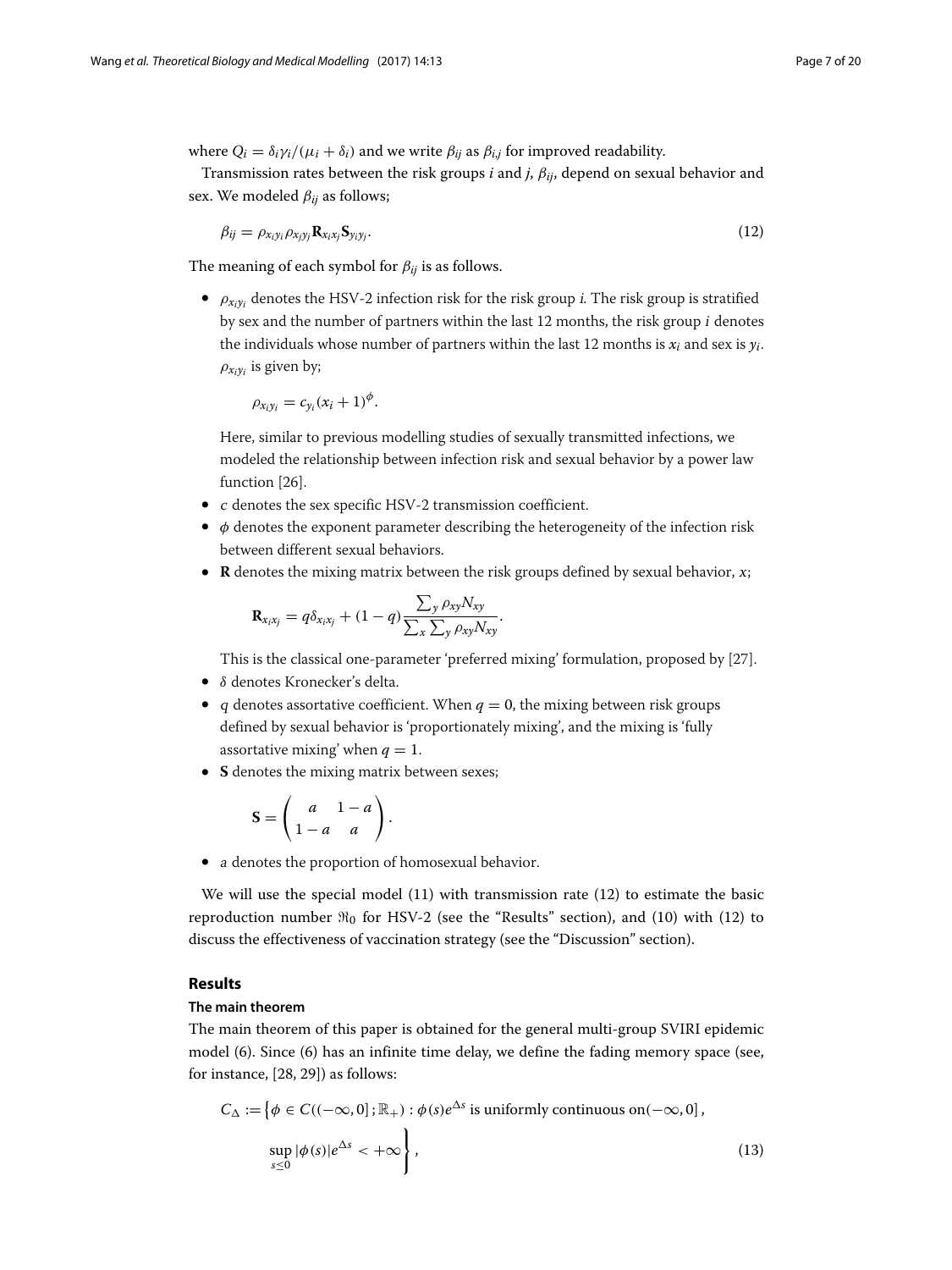where  $\Delta$  is a positive constant such that  $0 < \Delta < \min_{i \in \mathcal{N}} {\{\mu_i\}}$ . Let us define the following state space for system [\(6\)](#page-3-2):

<span id="page-7-0"></span>
$$
\Omega := \left\{ \left( \psi_1, \psi_2, \cdots, \psi_n, \tilde{\psi}_1, \tilde{\psi}_2, \cdots, \tilde{\psi}_n, \phi_1(\cdot), \phi_2(\cdot), \cdots, \phi_n(\cdot) \right) \in \mathbb{R}_+^{2n} \times C^n_{\Delta} : 0 < \psi_i < S_i^0, \ 0 < \tilde{\psi}_i < V_i^0, \ \phi_i(0) > 0, \ 0 < \psi_i + \tilde{\psi}_i + \phi_i(0) < \frac{b_i}{\mu_i}, \ i \in \mathcal{N} \right\}.
$$
\n(14)

The following proposition is proved:

<span id="page-7-1"></span>**Proposition 1**  $\Omega$  *is positively invariant for system* [\(6\)](#page-3-2)*.* 

The main theorem of this paper is as follows.

<span id="page-7-2"></span>**Theorem 1** Let  $\mathfrak{R}_0$  and  $\Omega$  be defined by [\(8\)](#page-4-1) and [\(14\)](#page-7-0), respectively. Let  $\Omega$  denote the *closure of*  $\Omega$ *.* 

- (i) If  $\Re_0 \leq 1$ , then the disease-free equilibrium  $E^0 \in \overline{\Omega}$  of system [\(6\)](#page-3-2) is globally *asymptotically stable in*  $\Omega$  *and there exists no endemic equilibrium*  $E^*$  *in*  $\overline{\Omega}$ *.*
- $(iii)$  *If*  $\Re_0 > 1$ , then the system [\(6\)](#page-3-2) has the unique endemic equilibrium  $E^*$  in  $\Omega$  and it is *globally asymptotically stable in*  $\Omega$ *.*

For the proofs of Proposition [1](#page-7-1) and Theorem [1,](#page-7-2) see the [Appendix.](#page-11-0)

Theorem [1](#page-7-2) still works for [\(10\)](#page-5-0) since it is a special case of [\(6\)](#page-3-2). In particular, although [\(10\)](#page-5-0) does not include the integrated time delay, to our knowledge, there is no previous study on the global asymptotic stability of the endemic equilibrium of model [\(10\)](#page-5-0). From this viewpoint, our main theorem can be regarded as valuable for the empirical study in the subsequent sections.

# **Estimation of -<sup>0</sup> for HSV-2**

Based on Theorem [1,](#page-7-2) we estimate the basic reproduction number  $\Re_0$  for HSV-2 in the US from 2001 to 2014. For the estimation of  $\Re_0$ , we use the special model [\(11\)](#page-5-1) with transmission rate [\(12\)](#page-6-1). Note that (11) corresponds to the case where  $v_i =$  $\sigma_i = \omega_i = 0$  for all  $i \in \{1, 2, \dots, 12\}$ . Although the case where  $\nu_i = 0$  for all  $i \in \{1, 2, \dots, 12\}$  is excluded under assumption (A4), it is easy to check in a completely similar way as in the [Appendix](#page-11-0) that the global stability result similar to Theorem [1](#page-7-2) holds.

Previous study derived the value of  $\delta_i$  and  $\gamma_i$  from empirical data,  $\delta_i$  and  $\gamma_i$  are param-eterized based on [\[30\]](#page-19-6),  $1/\delta_i = 78.5$  days and  $1/\gamma_i = 13$  days for all  $i \in \{1, 2, \dots, 12\}$ . Here note that we can regard  $\mu_i$  as the removal rate from our system, which is given by the sum of the sexual-inactivation rate and the mortality rate among those who are sexually active. We assume that the sexual life span is 50 years (15-65 years old) and parameterize the mortality rate by the national representative census data in the US [\[31\]](#page-19-7),  $\mu_i = 0.0231$  per year for all  $i \in \{1, 2, \dots, 12\}$ . Based on the previous stud-ies [\[32\]](#page-19-8) and [\[33\]](#page-19-9), we obtain the estimations  $q = 0.3$  and  $a = 0.02$ , respectively (see Table [1\)](#page-8-1).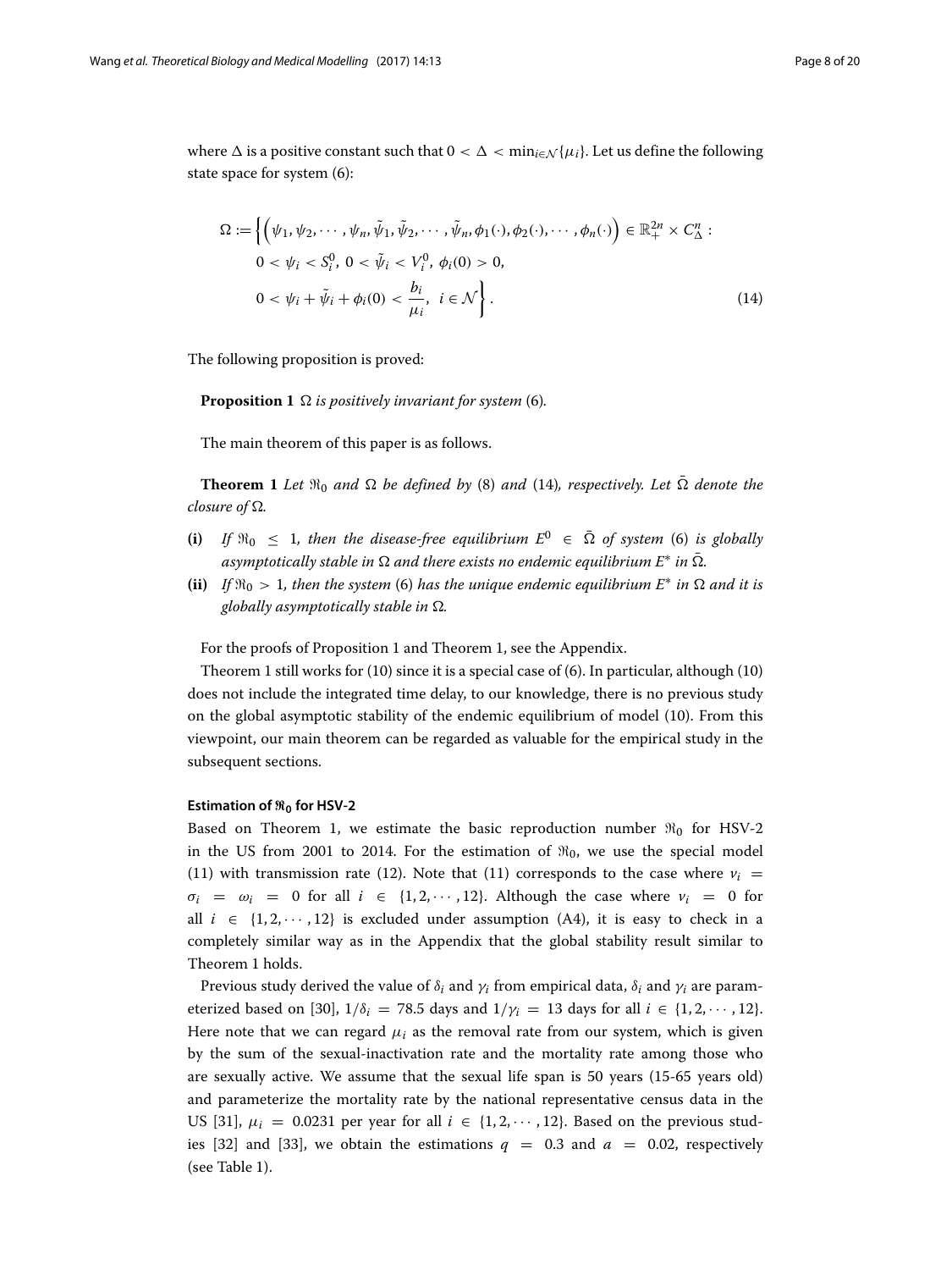<span id="page-8-1"></span>

| Parameter                                    | Meaning                              | Value  | Reference        |
|----------------------------------------------|--------------------------------------|--------|------------------|
| $\delta_i$ ( <i>i</i> = 1, 2, $\cdots$ , 12) | Relapse risk                         | 1/78.5 | [30]             |
| $\gamma_i$ ( <i>i</i> = 1, 2, $\cdots$ , 12) | Recovery rate                        | 1/13   | [30]             |
| $\mu_i$ ( <i>i</i> = 1, 2, $\cdots$ , 12)    | Rate of removal from sexual activity | 0.0231 | $[31]$           |
| q                                            | Assortative coefficient              | 0.3    | $[32]$           |
| $\overline{a}$                               | Proportion of homosexual behavior    | 0.02   | $[33]$           |
| C <sub>1</sub>                               | Transmission coefficient for male    | 0.228  | <b>Fstimated</b> |
| C <sub>2</sub>                               | Transmission coefficient for female  | 1.78   | <b>Fstimated</b> |
| $\phi$                                       | Exponent parameter                   | 0.700  | <b>Fstimated</b> |
| $\mathfrak{R}_0$                             | Basic reproduction number            | 2.07   | Estimated        |

**Table 1** The model parameters and related estimates

Using the observed data of sero-prevalence of HSV-2 in the US from 2001 to 2014 reported by [\[34\]](#page-19-10), sex specific transmission coefficient *c* and the exponent parameter  $\phi$ were estimated by maximum likelihood estimation. Since the antibody against HSV-2 infection (IgG) provides life-long immunity [\[35\]](#page-19-11), we fitted  $I + R$  to the observed data of the number of sero-positive cases for the estimation of *c* and  $\phi$ . To estimate *c* and  $\phi$ , endemic equilibria of  $I_i$  and  $R_i$  were solved numerically with varied  $c_1$  and  $c_2$  and  $\phi$ , and the set of  $c_1$  and  $c_2$  maximizing the likelihood function was explored. The likelihood function for  $c_1$ and  $c_2$  is given by

$$
L(c_1, c_2, \phi) = \prod_{T} \prod_{i} pmf \left( bin \left( N_{i,T}^{data}, \frac{I_i^*(c_i, c_2, \phi) + R_i^*(c_1, c_2, \phi)}{N_i^*} \right), P_{i,T}^{data} \right).
$$

Here pmf denotes the probability mass function, bin denotes a binomial distribution,  $N_{i,T}^{\rm data}$  denotes the observed data of the size of the risk group  $i$  in sampling year  $T$ , and  $P_{i,T}^{\rm data}$ denotes the observed data of the number of HSV2-seropositive cases in the risk group *i* in sampling year *T*, respectively. For the confidence interval (CI) of the estimated parameter, profile likelihood-based confidence intervals were calculated. Using estimated *c* and φ the basic reproduction number  $\Re_0$  for HSV-2 in the US was calculated. Figure [1](#page-9-0) shows the comparison between the observed data of sero-prevalence of HSV-2 and the model estimates. The estimated *c* are, transmission coefficient for male,  $c_1 = 0.228$  (95% CI 0.225) to 0.231), transmission coefficient for female,  $c_2 = 1.78$  (95% CI 1.75 to 1.81), exponent parameter  $\phi = 0.700$  (95% CI 0.693 to 0.707) and estimated  $\Re_0 = 2.07$  (95% CI 2.03 to 2.11).

Sexual behavior shows wide variation between host individuals. To assess the sensitivity of sexual behavior to  $\Re_0$  of HSV-2, we conducted a sensitivity analysis of the parameters describing sexual behavior, i.e., the proportion of homosexual partnership *a* and assortativity coefficient for the mixing between risk groups *q*. Fig. [2](#page-9-1) shows the relation of *a* and *q* to estimated  $\Re_0$ ,  $\Re_0$  increase if i) *a* increases, and ii) *q* decreases. The realistic variations of *a* and *q* [\[36,](#page-19-12) [37\]](#page-19-13) can induce the variation of  $\Re_0$ , which is approximately demonstrated in the range of 2-3.

# <span id="page-8-0"></span>**Discussion**

Using the demographic and epidemiological parameters obtained above, we discuss the effectiveness of each vaccination strategy. We investigate the sensitivity of the basic reproduction number  $\Re_0$  to the vaccination parameters, that is, the vaccination rate among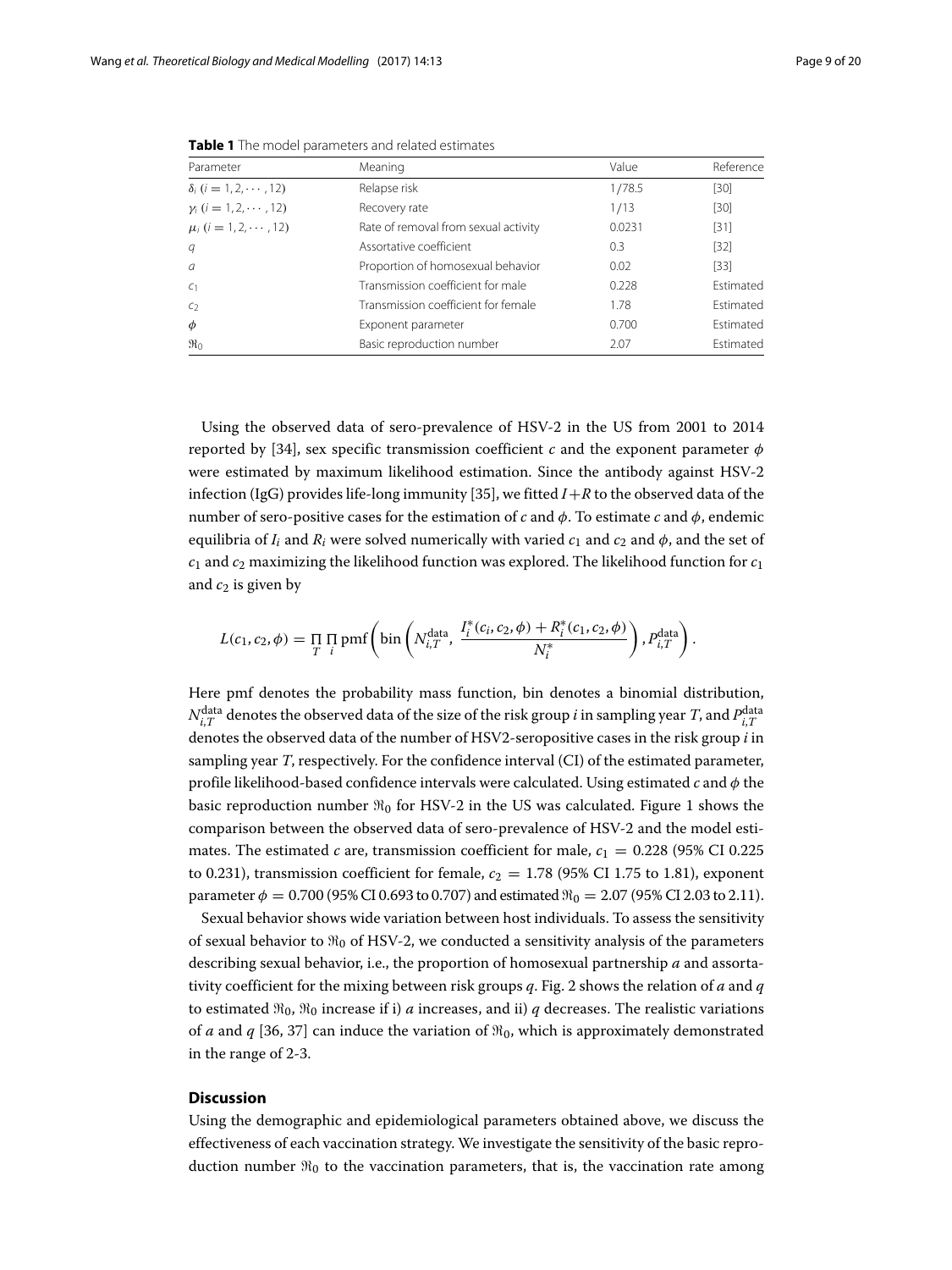

<span id="page-9-0"></span>susceptible population  $\nu$  and the vaccination efficacy  $\sigma$ . Here we have assumed that vaccination is conducted with the same rate *v* for the susceptible population over time. For simplicity, we assume that the efficacy of vaccine  $\sigma$  is the same for all risk groups.

We first consider the case that vaccination rate  $\nu$  is the same between males and females. In this case, the basic reproduction number  $\Re_0$  with different  $\sigma$  when  $\nu$  varies over  $(0, 1)$  is shown in Fig. [3.](#page-10-0) We see from Fig. [3](#page-10-0) that, if  $\sigma$  is 0.3 or smaller,  $\Re_0$  can be less than 1. On the other hand, if  $\sigma$  is 0.4 or larger,  $\Re_0$  cannot be less than 1 for any  $v \in (0, 1)$ . This implies that decreasing  $\sigma$  is more important than increasing

<span id="page-9-1"></span>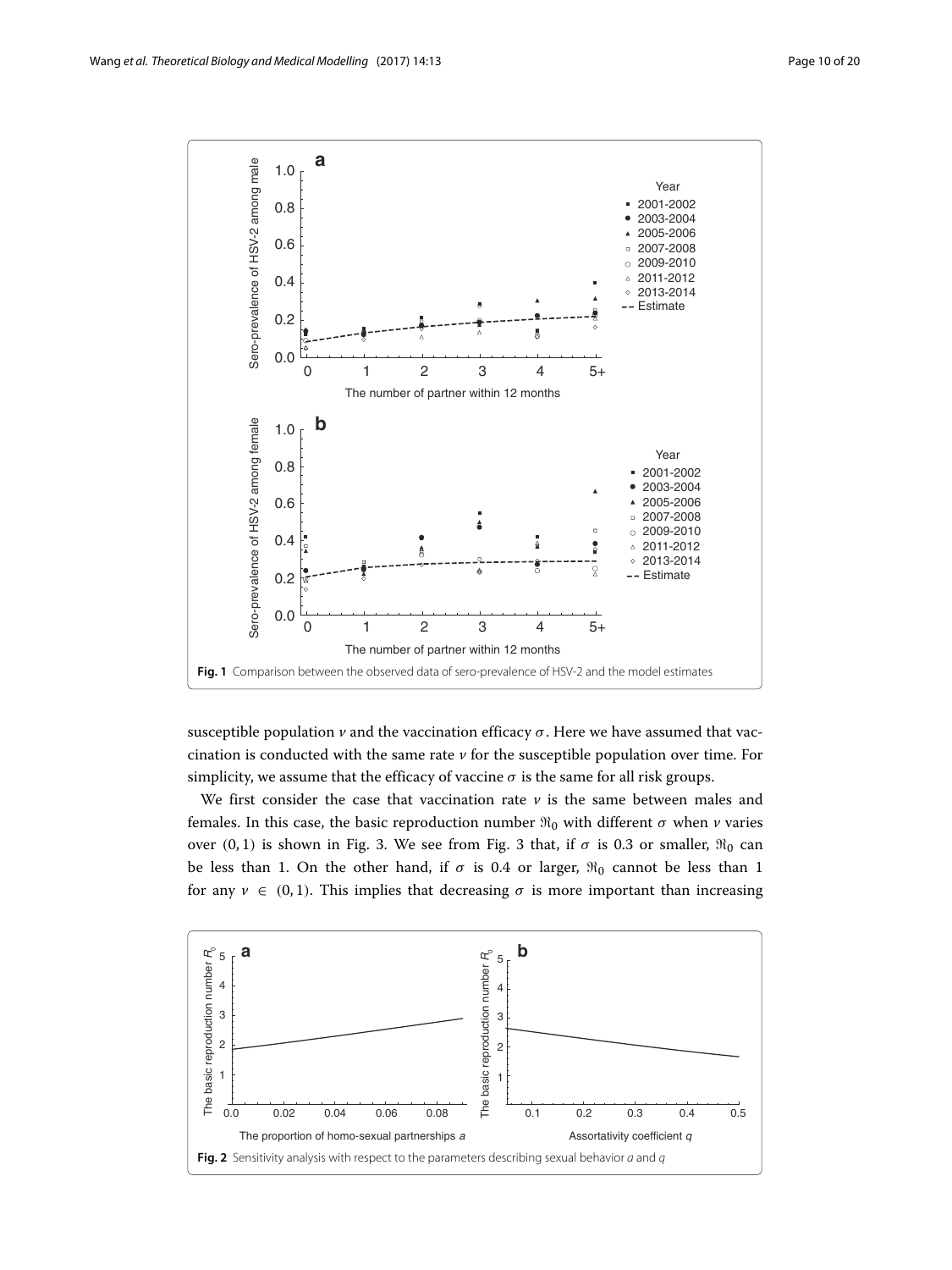

<span id="page-10-0"></span>*v* to reduce the basic reproduction number  $\Re_0$ . That is, improving the vaccine efficacy is more important for the eradication of HSV-2 than increasing the number of vaccines.

We next discuss the optimal sex ratio of the vaccinated population to control HSV-2. HSV-2 infection is observed among females more frequently than males, "opportunistic" vaccination can induce higher vaccination coverage among females than males. To assess the optimal sex ratio of the vaccination rate, we expand the vaccination rate  $\nu$  as follows;

$$
v_1 = pv
$$
,  $v_2 = (1 - p)v$ , v: total vaccination rate.

Here *p* denotes the sex ratio of vaccination. Figure [4](#page-10-1) shows the relationship between *p*,  $\sigma$  and  $\Re_0$ , we assumed  $\nu = 0.9$  as the representative value. Interestingly, small or large  $p$ increases  $\Re_0$ . This implies that vaccination biased to females (small  $p$ ) or males (large  $p$ ) can result in persistence of the disease. In particular, it is noteworthy that the curves in Fig. [4](#page-10-1) are almost symmetric with respect to *p* and the minimum is attained near the center  $p = 0.5$ . This implies that vaccination distributed equally to females and males is optimal for the eradication of the disease even though the transmission coefficient for males is lower than that for females.

<span id="page-10-1"></span>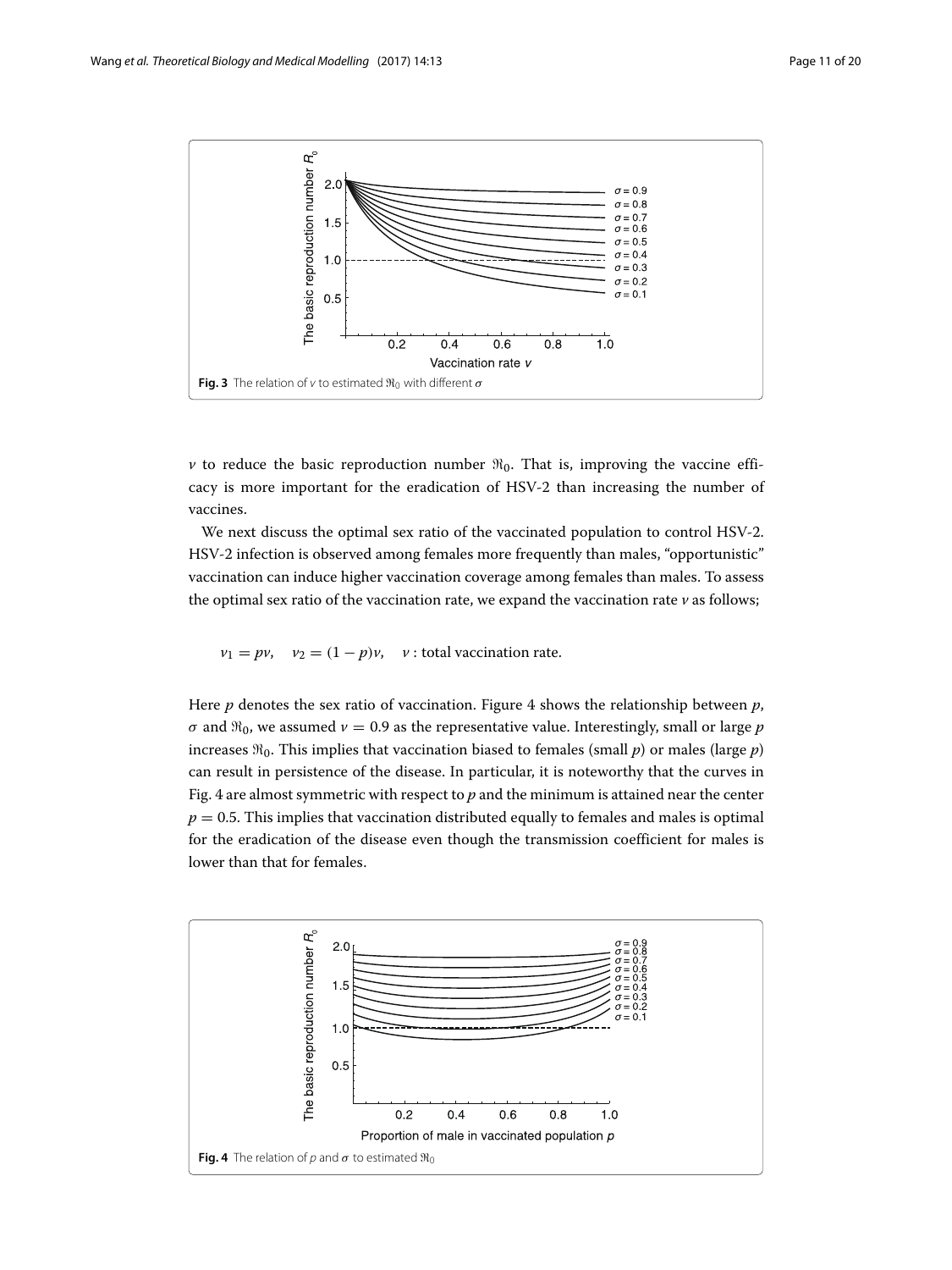#### **Conclusion**

In this paper, we have formulated the multi-group SVIRI epidemic model [\(6\)](#page-3-2), which enables us to consider the effects of vaccination, the waning of vaccine-induced immunity, and relapse. We have defined the basic reproduction number  $\Re_0$  and proved Theorem [1,](#page-7-2) which states that if  $\Re_0 \leq 1$ , then the disease-free equilibrium  $E^0$  is globally asymptotically stable, whereas if  $\Re_0 > 1$ , then the endemic equilibrium  $E^*$  is so. Based on Theorem [1,](#page-7-2) we have estimated the basic reproduction number  $\Re_0$  for HSV-2 as 2.07 (95% CI 2.03 to 2.11) by using US HSV-2 data from 2001 to 2014. Through the sensitivity analysis for uncertain parameters on sexual behavior, we have found that  $\Re_0$ is approximately in the range of 2-3. Furthermore, using sensitivity analysis for vaccination parameters, we have discussed the effectiveness of the vaccination. As a result, we have come to the following conclusions. (1) Improving vaccine efficacy is more effective than increasing the number of vaccines. (2) Although the transmission risk in female individuals is higher than that in male individuals, distributing vaccines almost equally to females and males is more effective than concentrating them within the female population.

# <span id="page-11-0"></span>**Appendix**

# **Proof of Proposition [1](#page-7-1)**

We first show the positivity of the solution of system [\(6\)](#page-3-2). Suppose that there exist  $t_1 > 0$ and  $i^* \in \mathcal{N}$  such that  $S_i(t) > 0$  and  $V_i(t) > 0$  for all  $t \in [0, t_1)$  and  $i \in \mathcal{N}$  and min  $(S_{i^*}(t_1), V_{i^*}(t_1)) = 0$ . By the variation of constants formula, we have from the first equation in the system [\(6\)](#page-3-2) that

$$
S_{i^*}(t_1) = S_{i^*}(0)e^{-\int_0^{t_1} \left(\sum_{j=1}^n \beta_{i^*j}J_j(s)/N_j^* + \mu_{i^*} + \nu_{i^*}\right)ds} + \int_0^{t_1} \left(b_{i^*} + \omega_{i^*}V_{i^*}(s)\right)e^{-\int_s^{t_1} \left(\sum_{j=1}^n \beta_{i^*j}J_j(u)/N_j^* + \mu_{i^*} + \nu_{i^*}\right)du}ds > 0.
$$

Hence,  $V_{i*}(t_1) = 0$ . However, by the variation of constants formula, we have from the second equation in the system [\(6\)](#page-3-2) that

$$
V_{i^*}(t) = V_{i^*}(0)e^{-\int_0^{t_1} \left(\sigma_{i^*} \sum_{j=1}^n \beta_{i^*j}I_j(s)/N_j^* + \mu_{i^*} + \omega_{i^*}\right)ds} + \int_0^{t_1} v_{i^*} S_{i^*}(s)e^{-\int_s^{t_1} \left(\sigma_{i^*} \sum_{j=1}^n \beta_{i^*j}I_j(u)/N_j^* + \mu_{i^*} + \omega_{i^*}\right)du} ds > 0,
$$

which is a contradiction. Hence, we see that  $S_i(t) > 0$  and  $V_i(t) > 0$  for all  $t > 0$  and  $i \in \mathcal{N}$ .

Suppose that there exist  $t_2 > 0$  and  $\tilde{i} \in \mathcal{N}$  such that  $I_i(t) > 0$  for all  $t \in [0, t_2)$  and  $i \in \mathcal{N}$ and  $I_{\tilde{i}}(t_2) = 0$ . By the variation of constants formula, we have from the third equation in the system [\(6\)](#page-3-2) that

<span id="page-11-1"></span>
$$
I_i(t) = I_i(0)e^{-(\mu_i + \gamma_i)t} + \int_0^t \left( (S_i(s) + \sigma_i V_i(s)) \sum_{j=1}^n \beta_{ij} \frac{I_j(s)}{N_j^*} + h_i(s) \right) e^{-(\mu_i + \gamma_i)(t-s)} ds,
$$
\n(15)

where  $h_i(t) := \int_0^{+\infty} \delta_i(\xi) \gamma_i I_i(t - \xi) e^{-\mu_i \xi} e^{-\int_0^{\xi} \delta_i(\eta) d\eta} d\xi$ . We see that  $h_i(t) \ge 0$  for all  $i \in \mathcal{N}$ and  $t \in [0, t_1)$ . Hence, from [\(15\)](#page-11-1), we have  $I_{\tilde{i}}(t_2) > 0$ , which is a contradiction. Hence, we see that  $I_i(t) > 0$  for all  $t > 0$  and  $i \in \mathcal{N}$ .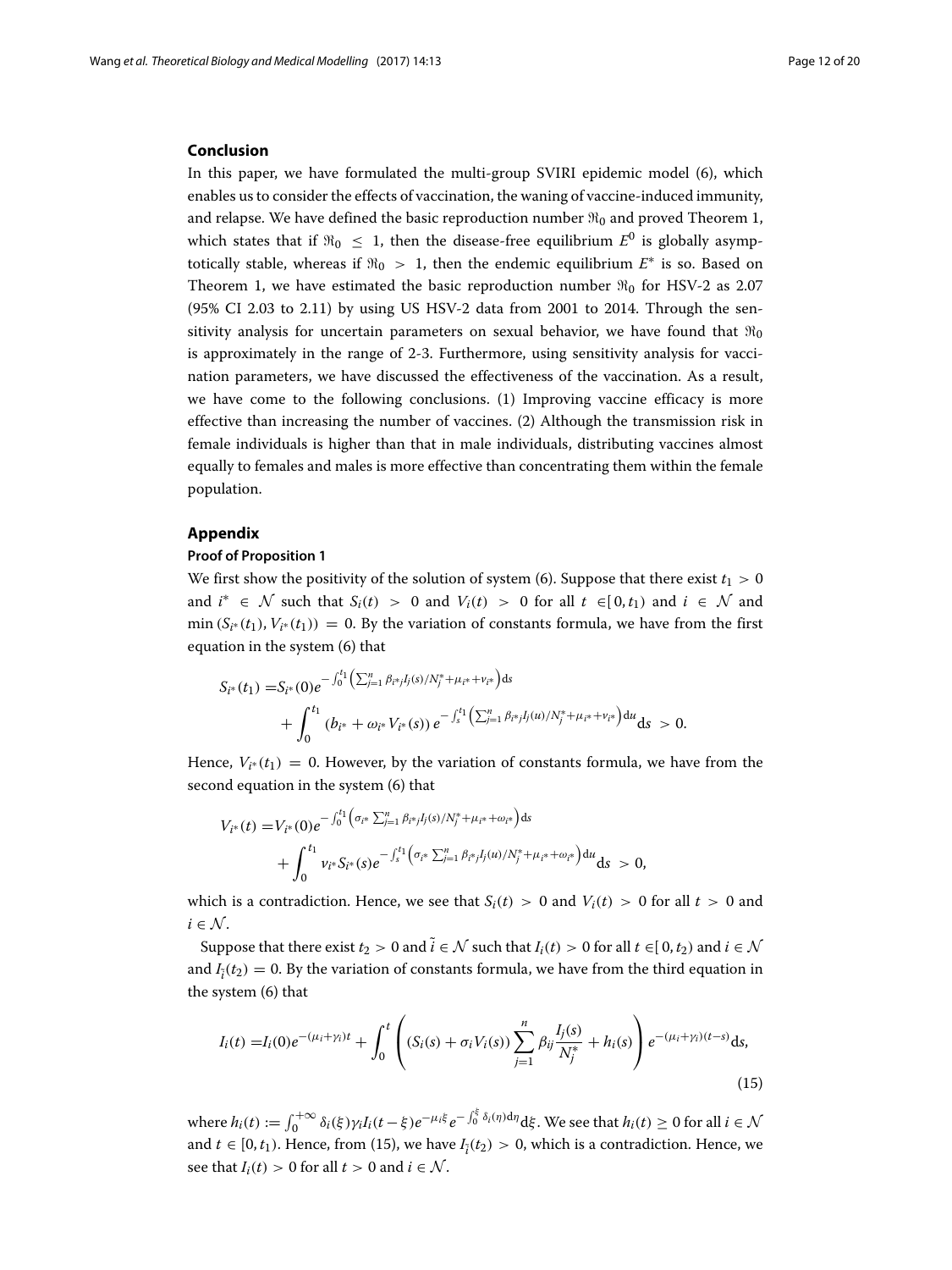The boundedness of the solution of system [\(6\)](#page-3-2) immediately follows from the fact that  $N'_{i}(t) = b_{i} - \mu_{i}N_{i}(t), S'_{i}(t) \le b_{i} - (\mu_{i} + \nu_{i})S_{i}(t) + \omega_{i}V_{i}(t)$  and  $V'_{i}(t) \le v_{i}S_{i}(t) - (\mu_{i} + \omega_{i})V_{i}(t)$ for all  $t > 0$  and  $i \in \mathcal{N}$ . This completes the proof.

# **Proof of (i) of Theorem [1](#page-7-2)**

We define the following matrix, which corresponds to the next generation matrix:

$$
M^{0} := \mathcal{V}^{-1} \mathcal{F} = \begin{pmatrix} \frac{(S_{1}^{0} + \sigma_{1} V_{1}^{0}) \beta_{11}}{(\mu_{1} + \gamma_{1} - Q_{1}) N_{1}^{*}} & \cdots & \frac{(S_{1}^{0} + \sigma_{1} V_{1}^{0}) \beta_{1n}}{(\mu_{1} + \gamma_{1} - Q_{1}) N_{n}^{*}} \\ \vdots & \ddots & \vdots \\ \frac{(S_{n}^{0} + \sigma_{n} V_{n}^{0}) \beta_{n1}}{(\mu_{n} + \gamma_{n} - Q_{n}) N_{1}^{*}} & \cdots & \frac{(S_{n}^{0} + \sigma_{n} V_{n}^{0}) \beta_{nm}}{(\mu_{n} + \gamma_{n} - Q_{n}) N_{n}^{*}} \end{pmatrix}.
$$
 (16)

In fact, it is easy to see that  $\rho(M^0) = \rho(\mathcal{K}) = \Re_0$ .

First we show that system [\(6\)](#page-3-2) has no endemic equilibrium  $E^* \in \overline{\Omega}$ . Let us define the following matrix-valued function on  $\mathbb{R}^{2n}$ , which is equal to  $M^0$  if  $(S_1, V_1, \dots, S_n, V_n)$  =  $(S_1^0, V_1^0, \cdots S_n^0, V_n^0)$ :

$$
M(S_1, V_1, \dots, S_n, V_n) := \begin{pmatrix} \frac{(S_1 + \sigma_1 V_1)\beta_{11}}{(\mu_1 + \gamma_1 - Q_1)N_1^*} & \cdots & \frac{(S_1 + \sigma_1 V_1)\beta_{1n}}{(\mu_1 + \gamma_1 - Q_1)N_n^*} \\ \vdots & \ddots & \vdots \\ \frac{(S_n + \sigma_n V_n)\beta_{n1}}{(\mu_n + \gamma_n - Q_n)N_1^*} & \cdots & \frac{(S_n + \sigma_n V_n)\beta_{nn}}{(\mu_n + \gamma_n - Q_n)N_n^*} \end{pmatrix}.
$$

Suppose that  $(S_1, \dots, S_n) \neq (S_1^0, \dots, S_n^0)$ . Then, from assumptions (A1)-(A6), we see that  $\mathbf{0} \prec M(S_1, V_1, \cdots, S_n, V_n) \prec M^0$ , where **0** denotes the zero matrix and the inequality implies that it holds for each element and each of the two matrices are not equal. Then, since it follows from assumptions (A1)-(A6) that matrices  $M^0$  and  $M^0$  +  $M(S_1, V_1, \dots, S_n, V_n)$  are nonnegative and irreducible, we can apply the Perron-Frobenius theorem (see [\[38,](#page-19-14) Corollary 2.1.5]) to obtain that  $\rho(M(S_1, V_1, \dots, S_n, V_n)) < \rho(M^0) \leq 1$ . This implies that the equation  $M(S_1, V_1, \dots, S_n, V_n)(I_1, \dots, I_n)^T = (I_1, \dots, I_n)^T$  has only the trivial solution  $(I_1, \dots, I_n)^T = 0$ , where *T* denotes the transpose of a vector. This implies that  $E^*$  does not exist in  $\overline{\Omega}$ .

Next we show the global asymptotic stability of  $E^0$ . It follows from the Perron-Frobenius theorem (see [\[38,](#page-19-14) Theorem 2.1.4]) that  $M^0$  has a strictly positive left eigenvector  $(\ell_1, \dots, \ell_n), \ell_i > 0, i \in \mathcal{N}$  corresponding to the eigenvalue  $\rho(M^0)$ :  $(\ell_1, \dots, \ell_n) \rho(M^0) = (\ell_1, \dots, \ell_n) M^0$ . Let  $c_i := \ell_i / (\mu_i + \gamma_i - Q_i)$ ,  $i \in \mathcal{N}$  and  $J_i(t) :=$  $\int_t^{+\infty} \delta_i(\xi) \gamma_i e^{-\mu_i \xi} e^{-\int_0^{\xi} \delta_i(\eta) d\eta} d\xi$ ,  $i \in \mathcal{N}$  and consider the following Lyapunov function.

$$
\mathcal{L}_{DFE} (I_1,\dots, I_n) := \sum_{i=1}^n c_i \left( I_i(t) + \int_0^{+\infty} J_i(\xi) I_i(t-\xi) d\xi \right).
$$

From assumption (A6),  $J_i(t) > 0$ ,  $i \in \mathcal{N}$  for all  $t > 0$  and hence,  $\mathcal{L}_{DEF} > 0$  and the equality holds if and only if  $(I_1, \dots, I_n) \equiv 0$ . Note that

$$
\left(\int_0^{+\infty} J_i(\xi)I_i(t-\xi)\mathrm{d}\xi\right)' = \int_0^{+\infty} J_i(\xi)\frac{\partial}{\partial t}I_i(t-\xi)\mathrm{d}\xi = -\int_0^{+\infty} J_i(\xi)\frac{\partial}{\partial \xi}I_i(t-\xi)\mathrm{d}\xi
$$
  
=  $-[J_i(\xi)I_i(t-\xi)]_0^{+\infty} + \int_0^{+\infty} \frac{\partial}{\partial \xi}J_i(\xi)I_i(t-\xi)\mathrm{d}\xi$   
=  $Q_iI_i(t) - \int_0^{+\infty} \delta_i(\xi)\gamma_iI_i(t-\xi)e^{-\mu_i\xi}e^{-\int_0^{\xi} \delta_i(\eta)\mathrm{d}\eta}\mathrm{d}\xi, \quad i \in \mathcal{N}.$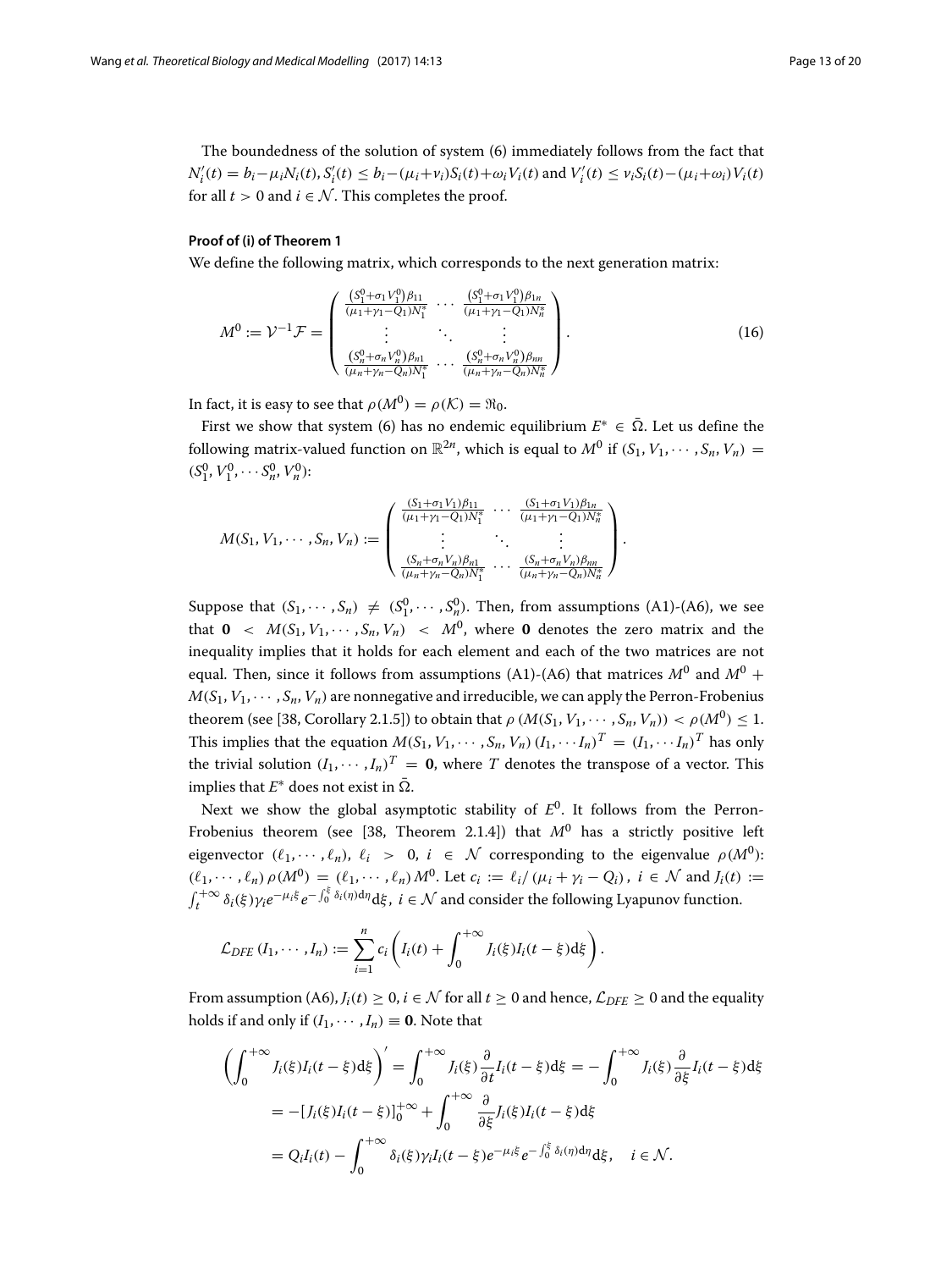Hence, the derivative of L*DFE* gives

<span id="page-13-0"></span>
$$
\mathcal{L}_{DFE}' = \sum_{i=1}^{n} c_i \left( (S_i + \sigma_i V_i) \sum_{j=1}^{n} \beta_{ij} \frac{I_j}{N_j^*} - (\mu_i + \gamma_i - Q_i) I_i \right)
$$
\n
$$
= \sum_{i=1}^{n} \ell_i \left( \frac{(S_i + \sigma_i V_i) \sum_{j=1}^{n} \beta_{ij} I_j}{(\mu_i + \gamma_i - Q_i) N_j^*} - I_i \right)
$$
\n
$$
= (\ell_1, \dots, \ell_n) \cdot (M (S_1, V_1, \dots, S_n, V_n) - E_n) \cdot (I_1, \dots, I_n)^T
$$
\n
$$
\leq (\ell_1, \dots, \ell_n) \cdot (M (S_1^0, V_1^0, \dots, S_n^0, V_n^0) - E_n) \cdot (I_1, \dots, I_n)^T
$$
\n
$$
= (\rho (M^0) - 1) (\ell_1, \dots, \ell_n) \cdot (I_1, \dots, I_n)^T \leq 0,
$$
\n(17)

where  $E_n$  denotes the *n*-dimensional unit matrix and  $\cdot$  denotes the product of vectors. It is easy to see that when  $\Re_0 < 1$ ,  $\mathcal{L}'_{DFE} = 0$  holds if and only if  $I_i = 0$  for all  $i \in \mathcal{N}$ , that is, the solution is in the disease-free equilibrium  $E^0$ . When  $\Re_0 = 1$ , from the third equality in [\(17\)](#page-13-0), we see that  $\mathcal{L}_{DFE}' = 0$  implies

<span id="page-13-1"></span>
$$
(\ell_1, \cdots, \ell_n) \cdot M(S_1, V_1, \cdots, S_n, V_n) \cdot (I_1, \cdots, I_n)^T
$$
  
= 
$$
(\ell_1, \cdots, \ell_n) \cdot (I_1, \cdots, I_n)^T.
$$
 (18)

Suppose that  $(S_1, V_1, \dots, S_n, V_n) \neq (S_1^0, V_1^0, \dots, S_n^0, V_n^0)$ . Then  $(\ell_1, \dots, \ell_n)$ .  $M(S_1, V_1, \dots, S_n, V_n) < (\ell_1, \dots, \ell_n) \cdot M^0 = \rho(M^0) (\ell_1, \dots, \ell_n) = (\ell_1, \dots, \ell_n)$ . Hence, [\(18\)](#page-13-1) has only the trivial solution such that  $I_i = 0$  for all  $i \in \mathcal{N}$ . This implies that  $\mathcal{L}'_{DFE} = 0$ holds only in the disease-free equilibrium  $E^0 \in \overline{\Omega}$ . Consequently, from the LaSalle's invariance principle (see [\[39\]](#page-19-15)), we can conclude that the disease-free equilibrium *E*<sup>0</sup> is globally asymptotically stable.

#### **Proof of (ii) of Theorem [1](#page-7-2)**

If  $\Re_0$  > 1, then  $(\ell_1, \cdots, \ell_n) \cdot (M(S_1^0, V_1^0, \cdots, S_n^0, V_n^0) - E_n) \cdot (I_1, \cdots, I_n)^T =$  $(\rho(M^0) - 1) (\ell_1, \dots, \ell_n) \cdot (I_1, \dots, I_n)^T > 0$ . Hence, we see from the third equality in [\(17\)](#page-13-0) that in a neighborhood of  $(S_1^0, V_1^0, \cdots, S_n^0, V_n^0)$ ,  $\mathcal{L}'_{DFE} > 0$ . This implies the instability of the disease-free equilibrium *E*0.

Since the disease-free equilibrium of  $E^0$  of system [\(6\)](#page-3-2) is unstable if  $\Re_0 > 1$ , we see from the uniform persistence result of [\[40\]](#page-19-16) and an argument as in the proof of Proposition 3.3 of [\[41\]](#page-19-17) that system [\(6\)](#page-3-2) is uniformly persistent. That is, there exists a positive constant  $c > 0$ such that for any initial value, it holds that  $\liminf_{t\to+\infty} S_i(t) \ge c$ ,  $\liminf_{t\to+\infty} V_i(t) \ge c$ and  $\liminf_{t\to+\infty} I_i(t) \geq c$  for all  $i \in \mathcal{N}$ . Since the uniform persistence together with the uniform boundedness implies the existence of an interior equilibrium (see [\[42,](#page-19-18) [43\]](#page-19-19)), we see that system [\(6\)](#page-3-2) has an endemic equilibrium  $E^*$  ∈ Ω. From [\(7\)](#page-3-3), we see that the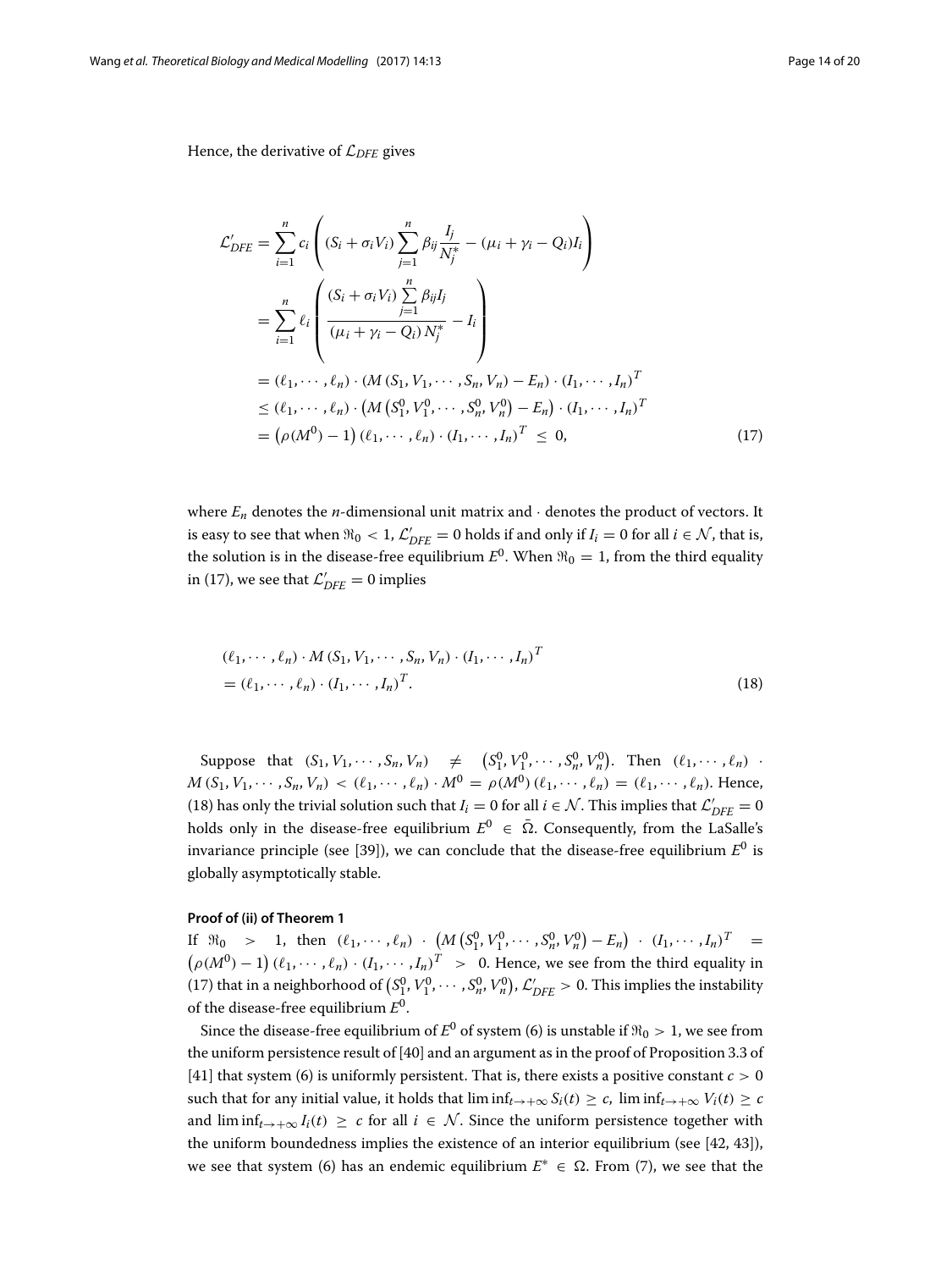components  $(S_1^*, V_1^*, I_1^*, \cdots, S_n^*, V_n^*, I_n^*)$  of  $E^*$  satisfy the following equations.

<span id="page-14-0"></span>
$$
b_i = S_i^* \sum_{j=1}^n \beta_{ij} \frac{I_j^*}{N_j^*} + (\mu_i + \nu_i) S_i^* - \omega_i V_i^*,
$$
\n(19)

<span id="page-14-3"></span>
$$
\nu_i S_i^* = \sigma_i \sum_{j=1}^n \beta_{ij} \frac{I_j^*}{N_j^*} + (\mu_i + \omega_i) V_i^*,
$$
\n(20)

<span id="page-14-1"></span>
$$
(\mu_i + \gamma_i - Q_i)I_i^* = (S_i^* + \sigma_i V_i^*) \sum_{j=1}^n \beta_{ij} \frac{I_j^*}{N_j^*}, \quad i \in \mathcal{N}.
$$
 (21)

As in [\[14\]](#page-18-10), we define  $\theta_{ij} := \left(S^*_i + \sigma_i V^*_i\right) \beta_{ij} I^*_j / N^*_j$ ,  $i, j \in \mathcal{N}$  and

$$
\Theta := \begin{pmatrix}\n\sum_{j \neq 1} \theta_{1j} & -\theta_{21} & \cdots & -\theta_{n1} \\
-\theta_{12} & \sum_{j \neq 2} \theta_{2j} & \cdots & -\theta_{n2} \\
\vdots & \vdots & \ddots & \vdots \\
-\theta_{1n} & -\theta_{2n} & \cdots & \sum_{j \neq n} \theta_{nj}\n\end{pmatrix}.
$$

<span id="page-14-2"></span>Let  $\varphi := (\varphi_1, \dots, \varphi_n)^T$  be a basis of the solution space of linear system  $\Theta \varphi = 0$ . Then, from [\[14,](#page-18-10) Lemma 2.1], we see that the dimension of the solution space is 1 and  $\varphi_i > 0$ ,  $i \in \mathcal{N}$ . In particular, from the form of matrix  $\Theta$ , the following equality holds.

$$
\sum_{j=1}^{n} \theta_{ij} \varphi_i = \sum_{j=1}^{n} \theta_{ji} \varphi_j, \quad i \in \mathcal{N}.
$$
\n(22)

Using this  $\varphi$  and  $H(x) := x - 1 - \ln x \ge H(1) = 0$ , we consider the following Lyapunov functional to prove the global asymptotic stability of *E*∗.

$$
\mathcal{L}_{EE}(S_1, V_1, I_1, \cdots, S_n, V_n, I_n) := \sum_{i=1}^n \varphi_i \left\{ S_i^* H\left(\frac{S_i}{S_i^*}\right) + V_i^* H\left(\frac{V_i}{V_i^*}\right) + I_i^* H\left(\frac{I_i}{I_i^*}\right) + \int_0^{+\infty} J_i(\xi) I_i^* H\left(\frac{I_i(t-\xi)}{I_i^*}\right) d\xi \right\}.
$$

In order to make this function well-defined, without loss of generality, we can restrict our attention to the solution such that  $I_i(s) = \varphi_i(s)$ ,  $i \in \mathcal{N}$  on  $(-\infty, 0]$ , where  $\varphi_i(0) =$ *I<sub>i</sub>*(0) and  $0 < m_i < \varphi_i(s) < M_i < +\infty$ ,  $s \in (-\infty, 0]$ ,  $i \in \mathcal{N}$  for positive constants  $m_i$ and  $M_i$ ,  $i \in \mathcal{N}$ . Then, from the positive invariance of set  $\Omega$  and the uniform persistence of system [\(6\)](#page-3-2), we see that the Lyapunov functional  $\mathcal{L}_{EE}$  is well-defined.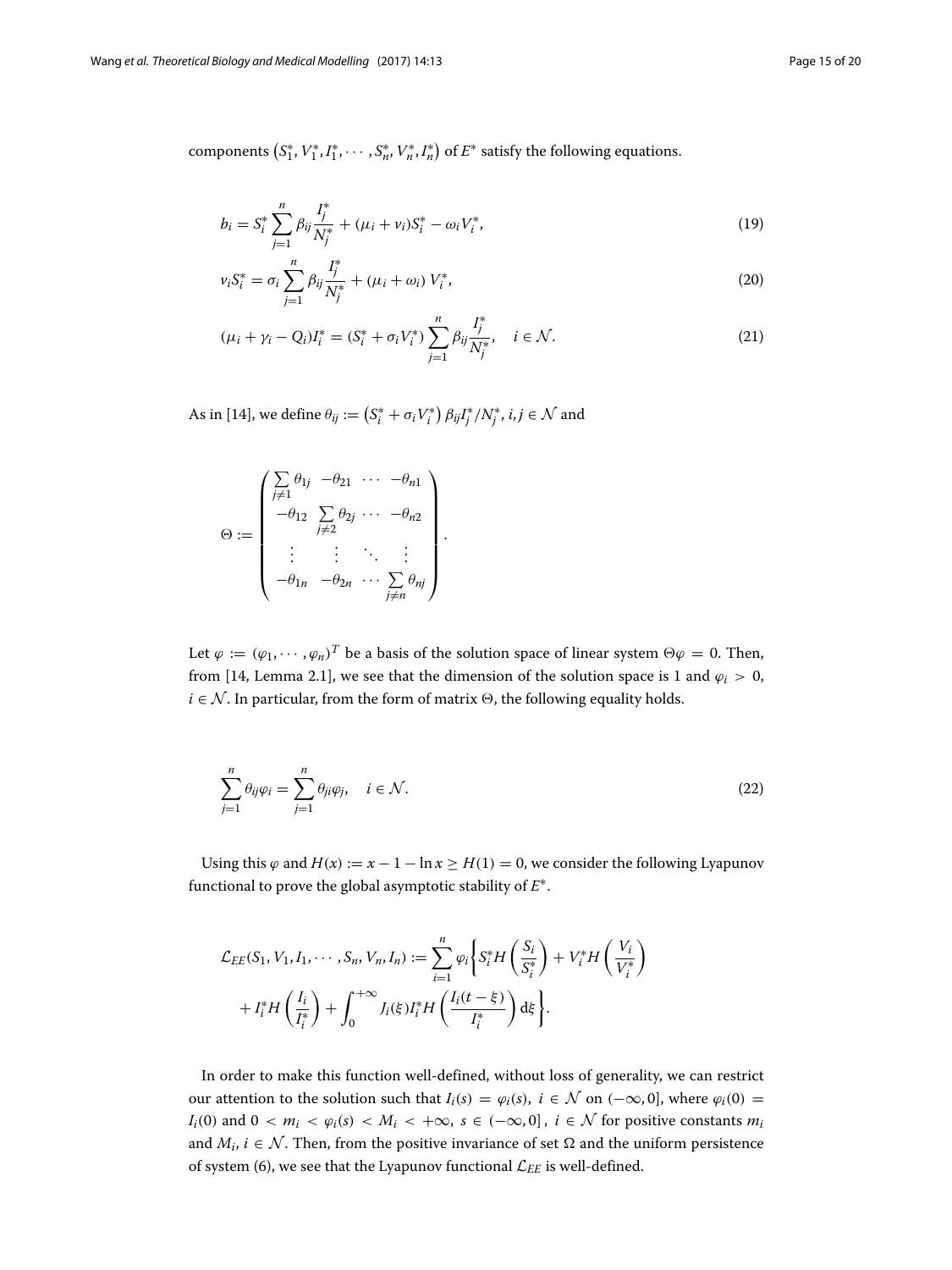<span id="page-15-0"></span>Using [\(19\)](#page-14-0), we can calculate the derivative of  $\mathcal{L}_{EE}$  as follows.

$$
\mathcal{L}'_{EE} = \sum_{i=1}^{n} \varphi_{i} \left( \left( 1 - \frac{S_{i}^{*}}{S_{i}} \right) \left( b_{i} - S_{i} \sum_{j=1}^{n} \beta_{ij} \frac{I_{j}}{N_{j}^{*}} - (\mu_{i} + \nu_{i}) S_{i} + \omega_{i} V_{i} \right) \right. \\
\left. + \left( 1 - \frac{V_{i}^{*}}{V_{i}} \right) \left( \nu_{i} S_{i} - \sigma_{i} V_{i} \sum_{j=1}^{n} \beta_{ij} \frac{I_{j}}{N_{j}^{*}} - (\mu_{i} + \omega_{i}) V_{i} \right) \\
+ \left( 1 - \frac{I_{i}^{*}}{I_{i}} \right) \left( (S_{i} + \sigma_{i} V_{i}) \sum_{j=1}^{n} \beta_{ij} \frac{I_{j}}{N_{j}^{*}} - (\mu_{i} + \gamma_{i}) I_{i} \right. \\
\left. + \int_{0}^{+\infty} \delta_{i}(\xi) \gamma_{i} I_{i} (t - \xi) e^{-\mu_{i} \xi} e^{-\int_{0}^{\xi} \delta_{i}(\eta) d\eta} d\xi \right) + \int_{0}^{+\infty} J_{i}(\xi) I_{i}^{*} \frac{\partial}{\partial t} H \left( \frac{I_{i} (t - \xi)}{I_{i}^{*}} \right) d\xi \right. \\
= \sum_{i=1}^{n} \varphi_{i} \left( \left( 1 - \frac{S_{i}^{*}}{S_{i}} \right) \left( S_{i}^{*} \sum_{j=1}^{n} \beta_{ij} \frac{I_{j}^{*}}{N_{j}^{*}} + (\mu_{i} + \nu_{i}) S_{i}^{*} - \omega_{i} V_{i}^{*} - S_{i} \sum_{j=1}^{n} \beta_{ij} \frac{I_{j}}{N_{j}^{*}} - (\mu_{i} + \omega_{i}) V_{i} \right) \\
+ \left( 1 - \frac{I_{i}^{*}}{I_{i}} \right) \left( (S_{i} + \sigma_{i} V_{i}) \sum_{j=1}^{n} \beta_{ij} \frac{I_{j}}{N_{j}^{*}} - (\mu_{i} + \gamma_{i}) I_{i} \right. \\
\left. + \int_{0}^{+\infty} \delta_{i}(\xi) \gamma_{i}
$$

Now it follows from integration by parts that

$$
\int_0^{+\infty} J_i(\xi) I_i^* \frac{\partial}{\partial \xi} H\left(\frac{I_i(t-\xi)}{I_i^*}\right) d\xi
$$
  
=  $-J_i(0) I_i^* H\left(\frac{I_i}{I_i^*}\right) + \int_0^{+\infty} \delta_i(\xi) \gamma_i e^{-\mu_i \xi} e^{-\int_0^{\xi} \delta_i(\eta) d\eta} I_i^* H\left(\frac{I_i(t-\xi)}{I_i^*}\right) d\xi$   
=  $-Q_i \left(I_i - I_i^* - I_i^* \ln \frac{I_i(t)}{I_i^*}\right)$   
+  $\int_0^{+\infty} \delta_i(\xi) \gamma_i e^{-\mu_i \xi} e^{-\int_0^{\xi} \delta_i(\eta) d\eta} \left(I_i(t-\xi) - I_i^* - I_i^* \ln \frac{I_i(t-\xi)}{I_i^*}\right) d\xi.$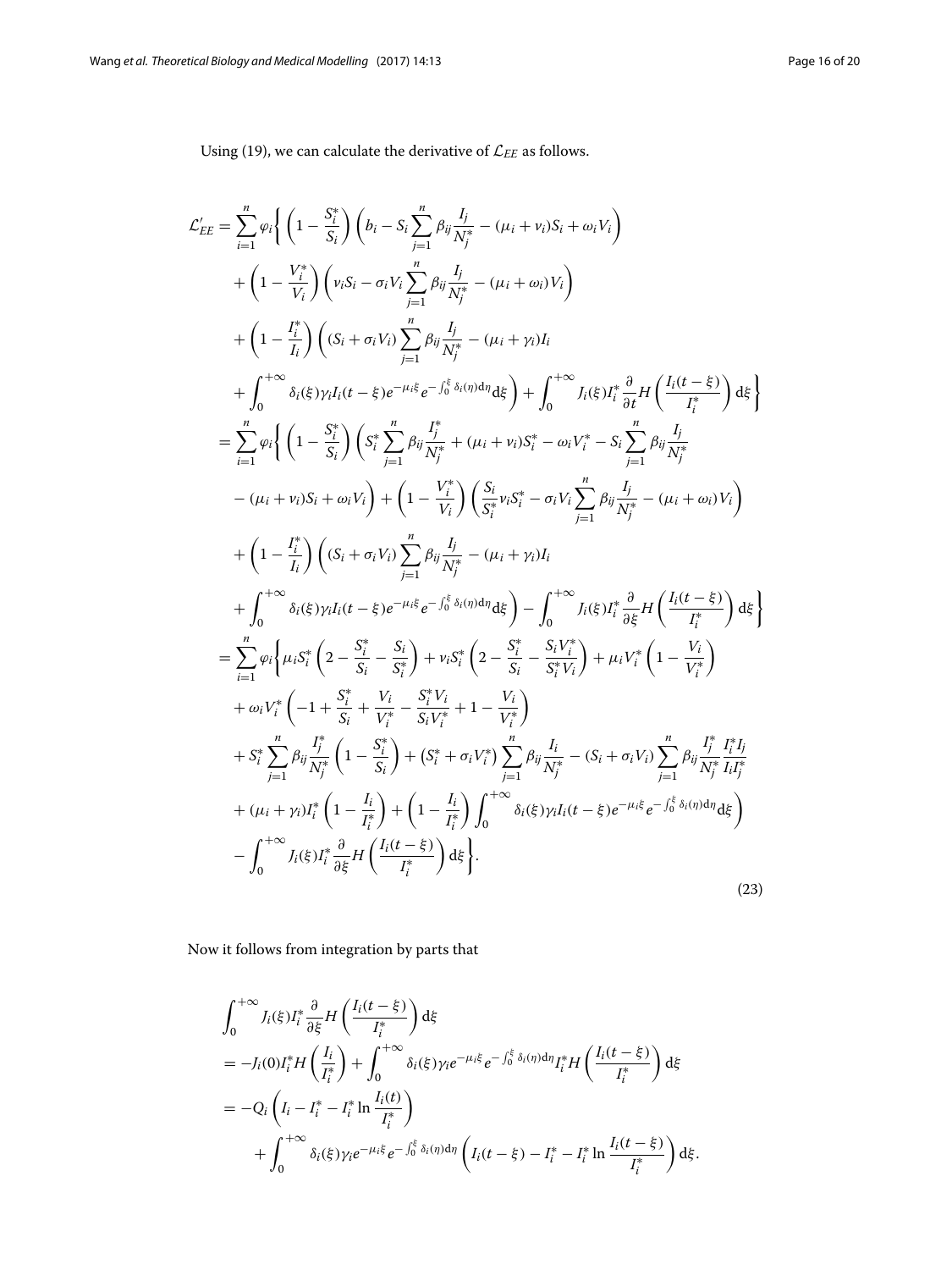Hence, [\(23\)](#page-15-0) can be calculated as follows:

$$
\mathcal{L}'_{EE} = \sum_{i=1}^{n} \varphi_{i} \left\{ \mu_{i} S_{i}^{*} \left( 2 - \frac{S_{i}^{*}}{S_{i}} - \frac{S_{i}}{S_{i}^{*}} \right) + \nu_{i} S_{i}^{*} \left( 2 - \frac{S_{i}^{*}}{S_{i}} - \frac{S_{i} V_{i}^{*}}{S_{i}^{*} V_{i}} \right) + \mu_{i} V_{i}^{*} \left( 1 - \frac{V_{i}}{V_{i}^{*}} \right) \right. \\
\left. + \omega_{i} V_{i}^{*} \left( \frac{S_{i}^{*}}{S_{i}} - \frac{S_{i}^{*} V_{i}}{S_{i} V_{i}^{*}} \right) + S_{i}^{*} \sum_{j=1}^{n} \beta_{ij} \frac{I_{j}^{*}}{N_{j}^{*}} \left( 1 - \frac{S_{i}^{*}}{S_{i}} \right) + \left( S_{i}^{*} + \sigma_{i} V_{i}^{*} \right) \sum_{j=1}^{n} \beta_{ij} \frac{I_{i}^{*}}{N_{j}^{*}} - (S_{i} + \sigma_{i} V_{i}) \sum_{j=1}^{n} \beta_{ij} \frac{I_{j}^{*}}{N_{j}^{*}} \frac{I_{i}^{*} I_{j}}{I_{i} I_{j}^{*}} + (\mu_{i} + \gamma_{i} - Q_{i}) I_{i}^{*} \left( 1 - \frac{I_{i}}{I_{i}^{*}} \right) - Q_{i} I_{i}^{*} \ln \frac{I_{i}}{I_{i}^{*}} \\
- I_{i}^{*} \int_{0}^{+\infty} \delta_{i}(\xi) \gamma_{i} \left( \frac{I_{i}(t - \xi)}{I_{i}} - 1 - \ln \frac{I_{i}(t - \xi)}{I_{i}^{*}} \right) e^{-\mu_{i} \xi} e^{-\int_{0}^{\xi} \delta_{i}(\eta) d\eta} d\xi \right). \tag{24}
$$

From [\(21\)](#page-14-1) and [\(22\)](#page-14-2), we have

<span id="page-16-1"></span><span id="page-16-0"></span>
$$
\sum_{i=1}^{n} \varphi_i (\mu_i + \gamma_i - Q_i) I_i = \sum_{i=1}^{n} \varphi_i (\mu_i + \gamma_i - Q_i) I_i^* \frac{I_i}{I_i^*}
$$
  
\n
$$
= \sum_{i=1}^{n} \varphi_i (S_i^* + \sigma_i V_i^*) \sum_{j=1}^{n} \beta_{ij} \frac{I_j^*}{N_j^*} \frac{I_i}{I_i^*}
$$
  
\n
$$
= \sum_{i=1}^{n} \frac{I_i}{I_i^*} \sum_{j=1}^{n} \theta_{ij} \varphi_i = \sum_{i=1}^{n} \frac{I_i}{I_i^*} \sum_{j=1}^{n} \theta_{ji} \varphi_j = \sum_{i=1}^{n} \sum_{j=1}^{n} \theta_{ij} \frac{I_i}{I_i^*} \varphi_j
$$
  
\n
$$
= \sum_{i=1}^{n} \sum_{j=1}^{n} \theta_{ij} \frac{I_j}{I_j^*} \varphi_i = \sum_{i=1}^{n} \varphi_i \sum_{j=1}^{n} \theta_{ij} \frac{I_j}{I_j^*} = \sum_{i=1}^{n} \varphi_i (S_i^* + \sigma_i V_i^*) \sum_{j=1}^{n} \beta_{ij} \frac{I_j}{N_j^*}.
$$
 (25)

Hence, using [\(20\)](#page-14-3), [\(21\)](#page-14-1) and [\(25\)](#page-16-0), we can calculate [\(24\)](#page-16-1) as follows:

$$
\mathcal{L}'_{EE} = \sum_{i=1}^{n} \varphi_{i} \left\{ \mu_{i} S_{i}^{*} \left( 2 - \frac{S_{i}^{*}}{S_{i}} - \frac{S_{i}}{S_{i}^{*}} \right) + \mu_{i} V_{i}^{*} \left( 3 - \frac{S_{i}^{*}}{S_{i}} - \frac{S_{i} V_{i}^{*}}{S_{i}^{*} V_{i}} - \frac{V_{i}}{V_{i}^{*}} \right) \right.\n+ \omega_{i} V_{i}^{*} \left( 2 - \frac{S_{i} V_{i}^{*}}{S_{i}^{*} V_{i}} - \frac{S_{i}^{*} V_{i}}{S_{i} V_{i}^{*}} \right) + S_{i}^{*} \sum_{j=1}^{n} \beta_{ij} \frac{I_{j}^{*}}{N_{j}^{*}} \left( 2 - \frac{S_{i}^{*}}{S_{i}} - \frac{S_{i} I_{i}^{*} I_{j}}{S_{i}^{*} I_{i} I_{j}^{*}} \right) \right.\n+ \sigma_{i} V_{i}^{*} \sum_{j=1}^{n} \beta_{ij} \frac{I_{j}^{*}}{N_{j}^{*}} \left( 3 - \frac{S_{i}^{*}}{S_{i}} - \frac{S_{i} V_{i}^{*}}{S_{i}^{*} V_{i}} - \frac{V_{i} I_{i}^{*} I_{j}}{V_{i}^{*} I_{i} I_{j}^{*}} \right) \left. - Q_{i} I_{i}^{*} \ln \frac{I_{i}}{I_{i}^{*}} + Q_{i} I_{i}^{*} \ln \frac{I_{i}}{I_{i}^{*}} - I_{i}^{*} \int_{0}^{+\infty} \delta_{i}(\xi) \gamma_{i} H \left( \frac{I_{i}(t-\xi)}{I_{i}} \right) e^{-\mu_{i} \xi} e^{-\int_{0}^{\xi} \delta_{i}(\eta) d\eta} d\xi \right).
$$
\n(26)

<span id="page-16-2"></span>Using the inequality of arithmetic and geometric means, we see that the first three terms in the right-hand side of [\(26\)](#page-16-2) are non-positive and equal to zero if and only if  $(S_i, V_i)$  =  $(S_i^*, V_i^*)$ , *i* ∈ N. From the positivity of the function *H*(*x*), we see that the last term in the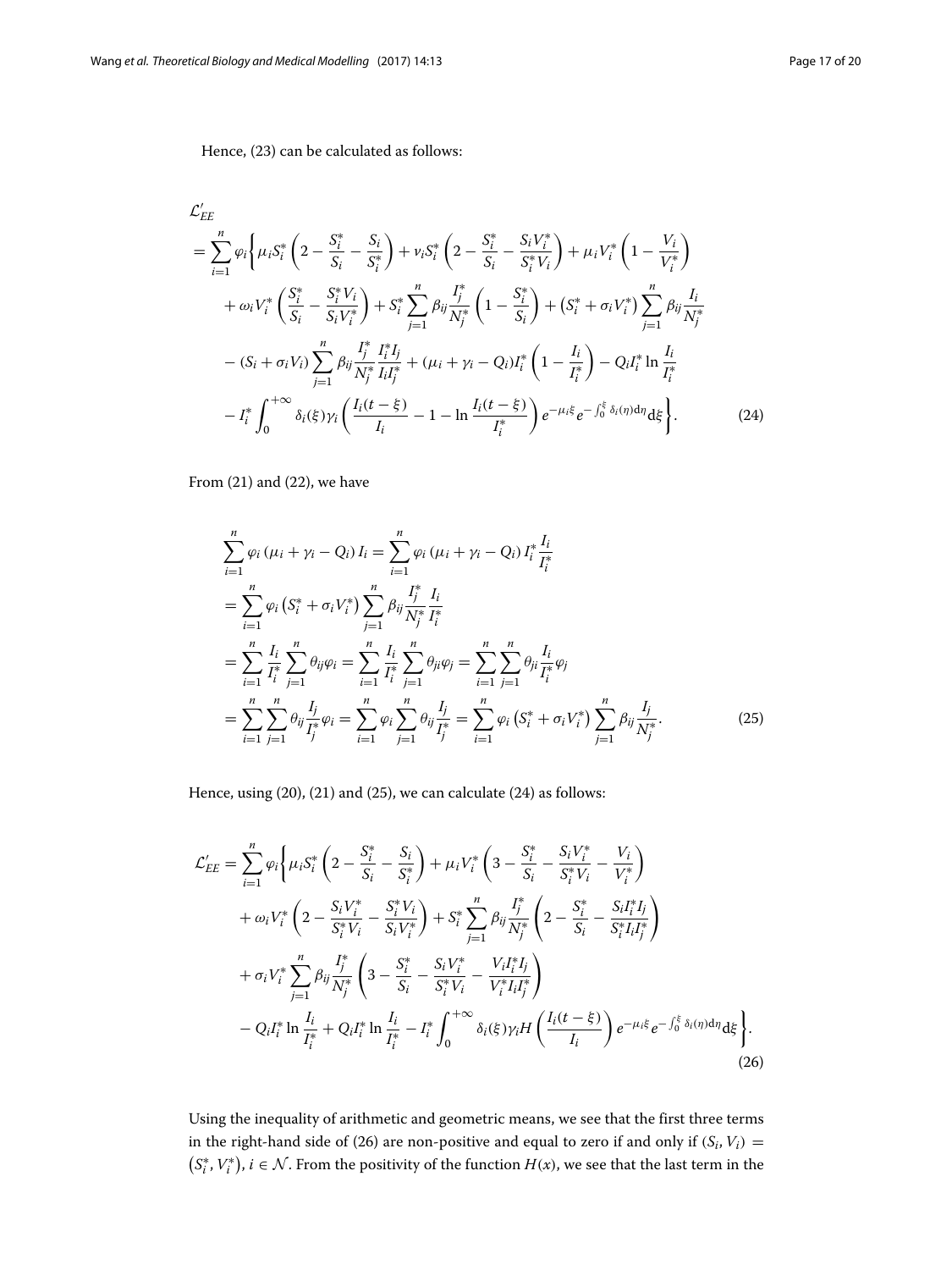right-hand side of [\(26\)](#page-16-2) is non-positive. Hence, taking the maximum as in [\[10\]](#page-18-7) and using the graph-theoretic approach as in [\[14\]](#page-18-10), we can evaluate [\(26\)](#page-16-2) as follows:

$$
\mathcal{L}'_{EE} \leq \sum_{i=1}^{n} \varphi_{i} \sum_{j=1}^{n} \left( S_{i}^{*} + \sigma_{i} V_{i}^{*} \right) \beta_{ij} \frac{I_{j}^{*}}{N_{j}^{*}}
$$
\n
$$
\times \max \left( 2 - \frac{S_{i}^{*}}{S_{i}} - \frac{S_{i} I_{i}^{*} I_{j}}{S_{i}^{*} I_{i} I_{j}^{*}}, 3 - \frac{S_{i}^{*}}{S_{i}} - \frac{S_{i} V_{i}^{*}}{S_{i}^{*} V_{i}} - \frac{V_{i} I_{i}^{*} I_{j}}{V_{i}^{*} I_{i} I_{j}^{*}} \right)
$$
\n
$$
= \sum_{i=1}^{n} \varphi_{i} \sum_{j=1}^{n} \theta_{ij} \max \left( 2 - \frac{S_{i}^{*}}{S_{i}} - \frac{S_{i} I_{i}^{*} I_{j}}{S_{i}^{*} I_{i} I_{j}^{*}}, 3 - \frac{S_{i}^{*}}{S_{i}} - \frac{S_{i} V_{i}^{*}}{S_{i}^{*} V_{i}} - \frac{V_{i} I_{i}^{*} I_{j}}{V_{i}^{*} I_{i} I_{j}^{*}} \right)
$$
\n
$$
= \sum_{G \in \Gamma} w(G) \sum_{(i,j) \in A(CG)} \max \left( 2 - \frac{S_{i}^{*}}{S_{i}} - \frac{S_{i} I_{i}^{*} I_{j}}{S_{i}^{*} I_{i} I_{j}^{*}}, 3 - \frac{S_{i}^{*}}{S_{i}} - \frac{S_{i} V_{i}^{*}}{S_{i}^{*} V_{i}} - \frac{V_{i} I_{i}^{*} I_{j}}{V_{i}^{*} I_{i} I_{j}^{*}} \right), \qquad (27)
$$

where  $\Gamma$  denotes the set of all unicyclic graphs included in directed graphs with vertices  $\{1, 2, \dots, n\}$ , *G* denotes the unicyclic graph included in  $\Gamma$ ,  $w(G)$  denotes the weight of graph *G*, *CG* denotes the unicycle included in *G* and *A*(*CG*) denotes the set of all arcs included in *CG*. For instance, for a unicycle  $CG: 1 \rightarrow 2 \rightarrow 1$ , we have  $A(CG)$  =  $\{(1, 2), (2, 1)\}\$ and thus,

<span id="page-17-0"></span>
$$
\sum_{(i,j)\in A(CG)} \max\left(2 - \frac{S_i^*}{S_i} - \frac{S_i I_i^* I_j}{S_i^* I_i I_j^*}, 3 - \frac{S_i^*}{S_i} - \frac{S_i V_i^*}{S_i^* V_i} - \frac{V_i I_i^* I_j}{V_i^* I_i I_j^*}\right)
$$
\n
$$
= \max\left(2 - \frac{S_1^*}{S_1} - \frac{S_1 I_1^* I_2}{S_1^* I_1 I_2^*}, 3 - \frac{S_1^*}{S_1} - \frac{V_1^* S_1}{V_1 S_1^*} - \frac{V_1 I_1^* I_2}{V_1^* I_1 I_2^*}\right)
$$
\n
$$
+ \max\left(2 - \frac{S_2^*}{S_2} - \frac{S_2 I_2^* I_1}{S_2^* I_2 I_1^*}, 3 - \frac{S_2^*}{S_2} - \frac{V_2^* S_2}{V_2 S_2^*} - \frac{V_2 I_2^* I_1}{V_2^* I_2 I_1^*}\right)
$$
\n
$$
= \max\left(4 - \frac{S_1^*}{S_1} - \frac{S_1 I_1^* I_2}{S_1^* I_1 I_2^*} - \frac{S_2^*}{S_2} - \frac{S_2 I_2^* I_1}{S_2^* I_2 I_1^*},
$$
\n
$$
5 - \frac{S_1^*}{S_1} - \frac{S_1 I_1^* I_2}{S_1^* I_1 I_2^*} - \frac{S_2^*}{S_2} - \frac{V_2^* S_2}{V_2 S_2^*} - \frac{V_2 I_2^* I_1}{V_2^* I_2 I_1^*},
$$
\n
$$
5 - \frac{S_1^*}{S_1} - \frac{V_1^* S_1}{V_1 S_1^*} - \frac{V_1 I_1^* I_2}{V_1^* I_1 I_2^*} - \frac{S_2^*}{S_2} - \frac{S_2 I_2^* I_1}{S_2^* I_2 I_1^*},
$$
\n
$$
6 - \frac{S_1^*}{S_1} - \frac{V_1^* S_1}{V_1 S
$$

We see that all elements in the max in the last expression of the above formula are non positive because of the inequality of arithmetic and geometric means. Similarly, we can easily check that for all unicycles *CG* with at most *n* vertices, the second sum in the last expression of [\(27\)](#page-17-0) are non-positive (see [\[10,](#page-18-7) Proof of Theorem 4.1]). Hence,  $\mathcal{L}_{EE}'$ is non-positive and it is easy to check that the equality  $\mathcal{L}_{EE}' = 0$  holds if and only if  $(S_1, V_1, I_1, \dots, S_n, V_n, I_n) = (S_1^*, V_1^*, I_1^*, \dots, S_n^*, V_n^*, I_n^*).$  This implies, from the LaSalle's invariance principle, that the endemic equilibrium *E*∗ is globally asymptotically stable.

#### **Acknowledgements**

We would like to thank the editor and anonymous reviewers for their helpful comments to the earlier version of this paper. We would like to thank Dr. Akihiro Ishii for helpful discussions regarding the serological test for HSV-2.

#### **Funding**

JW was supported by National Natural Science Foundation of China (nos. 11401182, 11471089), Science and Technology Innovation Team in Higher Education Institutions of Heilongjiang Province (No. 2014TD005). HT was supported by Grant-in-Aid for JSPS Fellows from the Ministry of Education, Culture, Sports, Science, and Technology in Japan. TK was supported by Grant-in-Aid for Young Scientists (B) of Japan Society for the Promotion of Science (No. 15K17585) and the program of the Japan Initiative for Global Research Network on Infectious Diseases (J-GRID); from Japan Agency for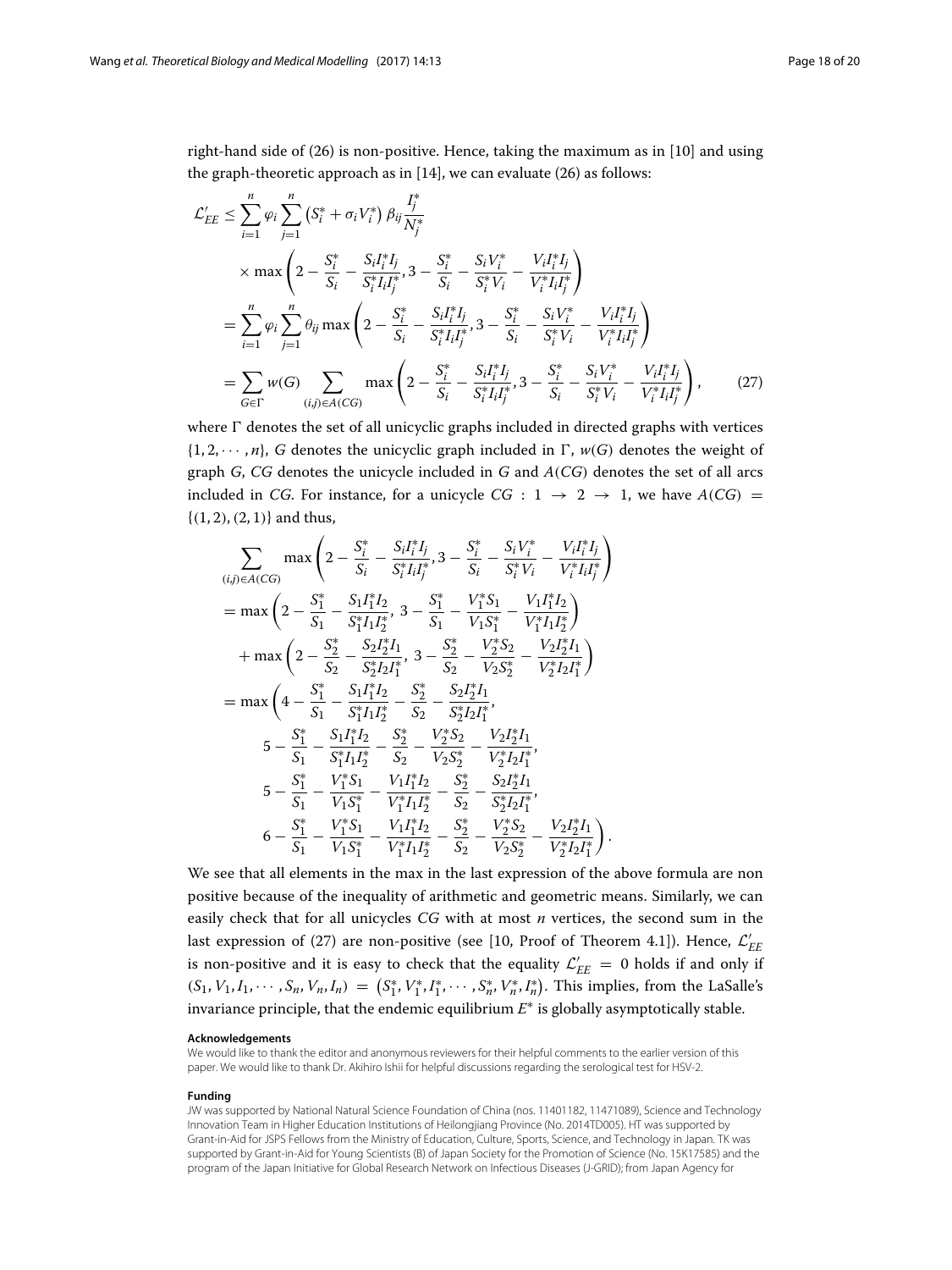Medical Research and Development, AMED. RO was supported by Grant-in-Aid for Young Scientists (B) of Japan Society for the Promotion of Science (No. 15K19217) and Precursory Research for Embryonic Science and Technology (PRESTO) grant number JPMJPR15E1 from Japan Science and Technology Agency (JST). The authors were supported by JSPS Bilateral Joint Research Project (Open Partnership).

#### **Availability of data and materials**

The data that support the findings of this study are available in the National Health and Nutrition Examination Survey, "http://www.cdc.gov/nchs/nhanes/".

#### **Authors' contributions**

JW and XY formulated the model. HT improved the whole manuscript. TK carried out the theoretical analysis of the model. RO carried out the epidemiological study including the estimation of  $\mathfrak{R}_0$  for HSV-2. All authors read and approved the final manuscript.

#### **Ethics approval and consent to participate**

Not applicable.

#### **Consent for publication**

Not applicable.

#### **Competing interests**

The authors declare that they have no competing interests.

#### **Publisher's Note**

Springer Nature remains neutral with regard to jurisdictional claims in published maps and institutional affiliations.

#### **Author details**

<sup>1</sup> School of Mathematical Science, Heilongjiang University, 150080 Harbin, People's Republic of China. <sup>2</sup>Division of Bioinformatics, Research Center for Zoonosis Control, Hokkaido University, Sapporo, 001-0020 Hokkaido, Japan. <sup>3</sup> Department of Applied Mathematics, Graduate School of System Informatics, Kobe University, 1-1 Rokkodai-cho, Nada-ku, 657-8501 Kobe, Japan. 4JST, PRESTO, 4-1-8 Honcho, Kawaguchi, 332-0012 Saitama, Japan.

#### Received: 9 April 2017 Accepted: 28 June 2017 Published online: 17 July 2017

#### **References**

- <span id="page-18-0"></span>1. World Health Organization. Media centre: Herpes simlex virus. 2017. Available from: [http://www.who.int/.](http://www.who.int/) Accessed 25 Jan 2017.
- <span id="page-18-1"></span>2. Alsallaq RA, Schiffer JT, Longini IM, Wald A, Corey L, Abu-Raddad LJ. Population level impact of an imperfect prophylactic HSV-2 vaccine. Sex Transm Dis. 2010;37:290–7.
- <span id="page-18-3"></span>3. Blower S. Modelling the genital herpes epidemic. Herpes. 2004;3:138A–146A.
- <span id="page-18-2"></span>4. Lou Y, Qesmi R, Wang Q, Steben M, Wu J, Hefferman JM. Epidemiological impact of a genital herpes type 2 vaccine for young females. PLoS ONE. 2012;7:e46027.
- <span id="page-18-4"></span>5. Diekmann O, Heesterbeek JAP, Metz JAJ. On the definition and the computation of the basic reproduction ratio Ro in models for infectious diseases in heterogeneous populations. J Math Biol. 1990;28:365–82.
- <span id="page-18-5"></span>6. Kribs-Zaleta CM, Velasco-Hernández JX. A simple vaccination model with multiple endemic states. Math Biosci. 2000;164:183–201.
- 7. Arino J, McCluskey CC, van den Driessche P. Global results for an epidemic model with vaccination that exhbits backward bifurcation. SIAM J Appl Math. 2003;64:260–76.
- <span id="page-18-6"></span>8. Alexander ME, Bowman C, Moghadas SM, Summers R, Gumel AB, Sahai BM. A vaccination model for transmission dynamics of influenza. SIAM J Appl Dynam Syst. 2004;4:503–24.
- 9. Liu X, Takeuchi Y, Iwami S. SVIR epidemic model with vaccination strategies. J Theoret Biol. 2008;253:1–11.
- <span id="page-18-7"></span>10. Kuniya T. Global stability of a multi-group SVIR epidemic model. Nonlinear Anal RWA. 2013;14:1135–43.
- <span id="page-18-8"></span>11. van den Driessche P, Zou X. Modeling relapse in infectious diseases. Math Biosci. 2007;207:89–103.
- <span id="page-18-9"></span>12. Lajmanovich A, Yorke JA. A deterministic model for gonorrhea in a nonhomogeneous population. Math Biosci. 1976;28:221–36.
- 13. Feng Z, Huang W, Castillo-Chavez C. Global behavior of a multi-group SIS epidemic model with age structure. J Diff Equat. 2005;218:292–324.
- <span id="page-18-10"></span>14. Guo H, Li MY, Shuai Z. Global stability of the endemic equilibrium of multigroup SIR epidemic models. Canada Appl Math Quart. 2006;14:259–84.
- 15. Li MY, Shuai Z, Wang C. Global stability of multi-group epidemic models with distributed delays. J Math Anal Appl. 2010;361:38–47.
- 16. Ding D, Ding X. Global stability of multi-group vaccination epidemic models with delays. Nonlinear Anal RWA. 2011;12:1991–7.
- 17. Kuniya T. Global stability analysis with a discretization appraoch for an age-structured multigroup SIR epidemic model. Nonlinear Anal RWA. 2011;12:2640–55.
- 18. Shu H, Fan D, Wei J. Global stability of multi-group SEIR epidemic models with distributed delays and nonlinear transmission. Nonlinear Anal RWA. 2012;13:1581–92.
- 19. Yuan C, Jiang D, O'Regan D, Agarwal RP. Stochastically asymptotically stability of the multi-group SEIR and SIR models with random perturbation. Commun Nonlinear Sci Numer Simulat. 2012;17:2501–16.
- 20. Muroya Y, Enatsu Y, Kuniya T. Global stability for a multi-group SIRS epidemic model with varying population sizes. Nonlinear Anal RWA. 2013;14:1693–704.